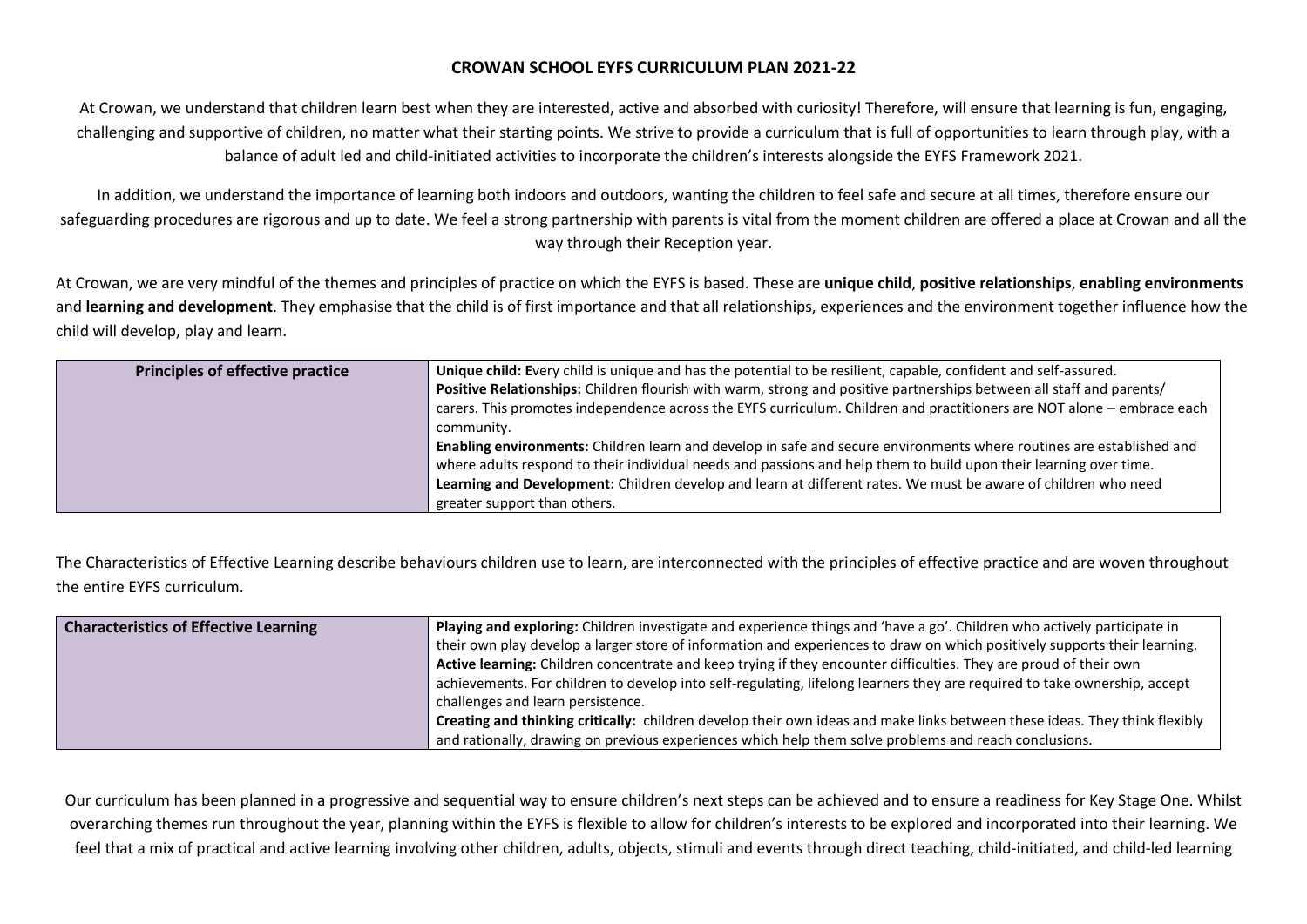through play ensures that children's curiosities are engaged and challenging and playful opportunities for all children are developed across the prime and specific areas of learning.

| General            | <b>Autumn 1</b>            | <b>Autumn 2</b>            | Spring 1                | Spring 2                  | Summer 1                 | <b>Summer 2</b>        |
|--------------------|----------------------------|----------------------------|-------------------------|---------------------------|--------------------------|------------------------|
| themes             | Super, duper me!           | <b>Terrific Tales</b>      | <b>Amazing Animals!</b> | Food, glorious food!      | People who help us       | <b>Wonderful World</b> |
|                    | Starting school/new        | <b>Traditional Tales</b>   | Life cycles             | Plants and flowers        | Where do we live?        | Dear Greenpeace-       |
| NB These themes    | beginnings                 | Harvest- Little Red hen,   | Animals around the      | Weather/seasons           | What is special about    | looking after the      |
| may be adapted     | Superheroes                | <b>Farmer Duck</b>         | world                   | Planting                  | our village?             | environment            |
| to allow for       | Keeping our body healthy   | Familiar stories and       | Farm animals            | The great outdoors        | Who looks after us here? | Grandpa's island       |
| children's         | How have I changed?        | rhymes                     | Mini beasts             | Planting seeds            | Space                    | Explorer books         |
| interest to flow   | My family- PSED focus      | Gingerbread Man            | Nocturnal and diurnal   | Creating sculptures       |                          | Reduce/ reuse and      |
| through their      | What am I good at?         | The Nativity               | animals                 |                           |                          | recycle                |
| provision.         | How do I make others       | Christmas lists            | David Attenborough      |                           |                          |                        |
|                    | feel?                      | Letters to Santa           | <b>Habitats</b>         |                           |                          |                        |
|                    | Being kind/ staying safe   |                            | Climates - who lives    |                           |                          |                        |
|                    |                            |                            | where and why?          |                           |                          |                        |
|                    |                            |                            | Dinosaurs (children's   |                           |                          |                        |
|                    |                            |                            | interest)               |                           |                          |                        |
| Hooks/             | Walk to the church and     | Winter Woods Rogue         | Trip to the zoo         | Tesco visit/ visitor into | Police dog handler,      | Trips to the beach &   |
| Enrichment         | village                    | Theatre Christmas trip     | Vet visitor/ Cats       | school/ garden centre     | fireman into school      | aquarium               |
| possibilities      | Remembrance, Harvest       | Guy Fawkes/ Bonfire        | Protection              | Food tasting-different    | Superheroes              | Map work               |
|                    | Roald Dahl day             | Night                      | Build a bug hotel       | cultures                  | Fun sports               | Letters to children    |
|                    | Autumn wellie walk         | <b>Black History month</b> | Weekly visits to Mrs    | Planting seeds/           | Eid, start of Ramadan    | from another country   |
|                    | Begin weekly visits to the | Diwali, Hanukkah           | Fitton's farm           | gardening                 | D-day                    | (Egypt)                |
|                    | woods                      | World Space week           | Frog spawn in the       | Easter                    | Queen's Platinum         | Exploring under the    |
|                    |                            | Children in Need           | classroom               | Mother's Day              | Jubilee                  | sea                    |
|                    |                            | Anti-bullying week         | Chinese New Year        | Science week- egg         | Trip to space centre at  | Father's Day           |
|                    |                            |                            | Storytelling week       | drop etc experiments      | Newquay Airport          | World Environment      |
|                    |                            |                            | Random Acts of Kindness | Weather experiments -     |                          | Day                    |
|                    |                            |                            | week                    | trip to Culdrose          |                          | RNLI lifeguards into   |
|                    |                            |                            | Valentine's day         |                           |                          | school                 |
|                    |                            |                            | Shrove Tuesday          |                           |                          |                        |
| Possible texts     | Super, Duper Me            | Little Red Hen             | <b>Owl Babies</b>       | Handa's Surprise          | Whatever Next?           | Dear Greenpeace        |
| and links to book- | Leaf Man                   | Farmer Duck                | The Emperors egg        | Oliver's Vegetables       | Supertato                | Handa's Hen            |
| based curriculum   | Oi Frog                    | Cinderella, Goldilocks,    | The Very Hungry         | Oliver's Fruits           | You Choose               | The Jolly Postman      |
|                    | <b>Stick Man</b>           | Hansel and Gretel          | Caterpillar             | On the Way Home           | Cops and Robbers         | Somebody Swallowed     |
|                    | The Rainbow Fish           | The Ugly Duckling          | Aghh Spider!            | The Tiny Seed             | <b>Burglar Bill</b>      | Stanley                |
|                    | <b>Blue Monster</b>        | Nativity/ Christmas        | The Tiger who came to   | Jack and the Beanstalk    | Rosie's hat              | Dave's Cave            |
|                    | Wriggle and Roar           | Story                      | Tea                     | One Plastic Bag           | People who help up       | Lighthouse Keeper's    |
|                    | <b>Fair Shares</b>         | Rama and Sita              | Elephant and the Bad    | Jasper's Beanstalk        | series                   | Lunch                  |
|                    | The bear who Stared        | Kind                       | Baby                    | Tree, Seasons come        | The Way Back Home        | Non-fiction oceans etc |
|                    | The Perfect Fit            | Rosie's Walk               | Pig in the Pond         | and go                    | Toys in Space            | <b>Atlases</b>         |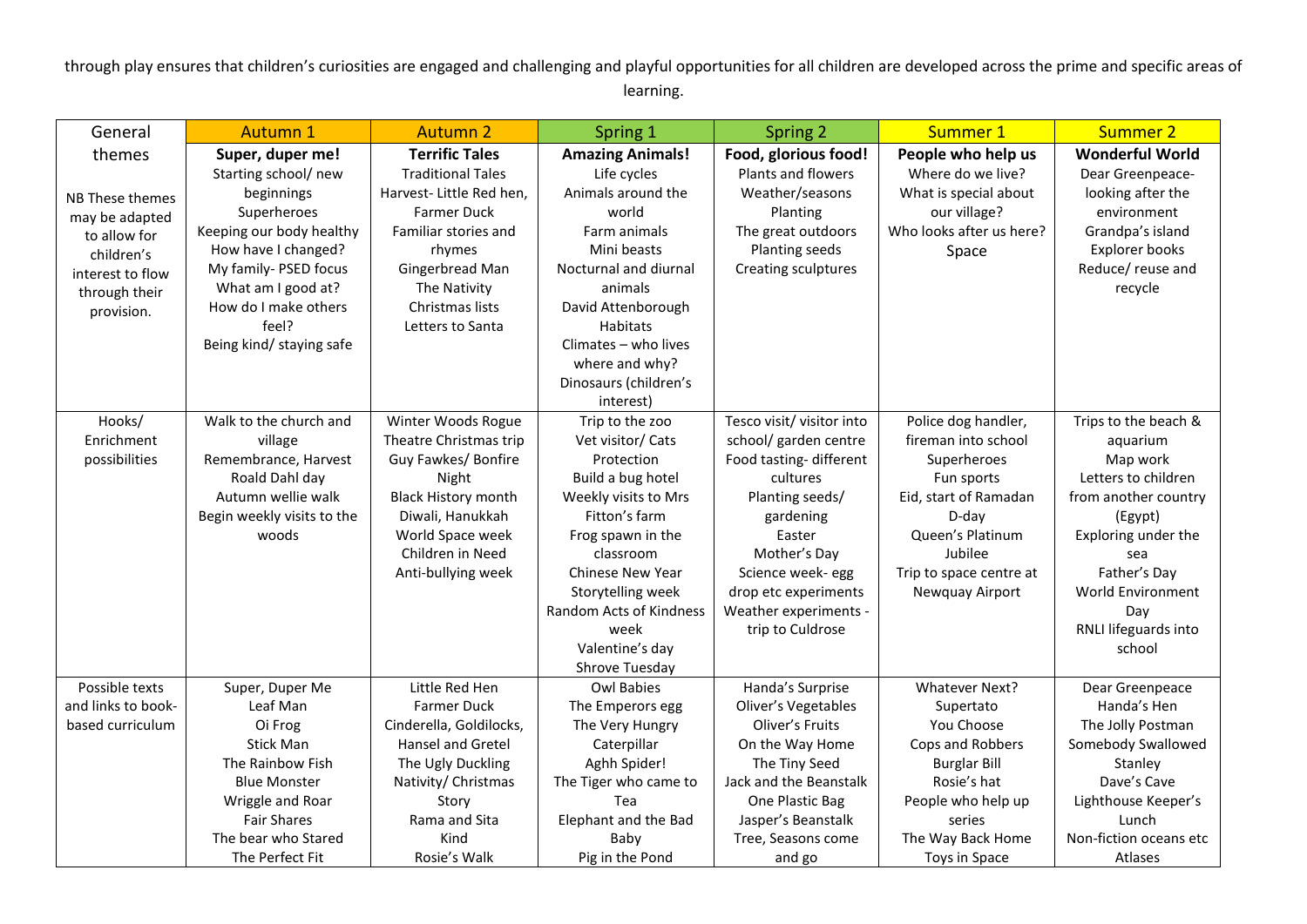|               | The Big Book of Families  | Christmas around the  | Hamilton's hats         | The Magic Porridge Pot   | The Smeds and the        | The Fish who could    |
|---------------|---------------------------|-----------------------|-------------------------|--------------------------|--------------------------|-----------------------|
|               |                           | World                 | The snail and the whale | A stroll through the     | Smoos                    | Wish                  |
|               |                           |                       | Tiddler, monkey Puzzle  | seasons                  | The Night the Stars Went | Hello world           |
|               |                           |                       | Dinosaur Roar           | <b>Beautiful bananas</b> | Out                      | Sharing a Shell       |
|               |                           |                       | Dinosaur Rumpus         | Eddie's Garden           |                          | Commotion in the      |
|               |                           |                       | Gigantosaurus           | Growing frogs            |                          | Ocean                 |
|               |                           |                       |                         |                          |                          | The Singing Mermaid   |
|               |                           |                       |                         |                          |                          | The Last Tree         |
| Songs         | If you're happy and you   | Big, Red Combine      | Little Peter Rabbit     | I dig my garden          | Twinkl- People who help  | Oh I do like to be    |
|               | know it                   | Harvester             | Old Macdonald           | (Singing Hands)          | us songs pack            | beside the seaside    |
|               | Heads, shoulders, knees   | Dingle, Dangle        | Five little monkeys     | In my Little garden      | Out of the Ark People    | Seaside songs and     |
|               | and toes                  | Scarecrow             | Down in the jungle      | Mary, Mary               | who help us songs pack   | shanties              |
|               | One finger, one thumb     | Christmas songs and   | The Animal Fayre        | Wiggly Woo               | Zoom, Zoom, Zoom         | Once I caught a fish  |
|               | Please and thank you song | nativity              |                         |                          |                          | alive                 |
|               | Hello song                | When you cast a magic |                         |                          |                          | Row, row, row your    |
|               |                           | spell (BBC nursery    |                         |                          |                          | boat                  |
|               |                           | rhymes)               |                         |                          |                          |                       |
| Parental      | Home visit recap          | Open afternoons       | Maths workshop          | Parents evening          | Sports day               | Parents picnic        |
| involvement   | Parents evening           | Nativity              | Reading roundabout      | Reading roundabout       | Fun sports               | Reports discussion    |
|               | Phonics workshop          | Carol concert         |                         |                          | Reading roundabout       |                       |
|               | <b>Harvest Assembly</b>   | Reading roundabout    |                         |                          |                          |                       |
| Assessment    | Preschool data analysis   | Ongoing assessments   | Moderation with sister  | EYFS county wide         | Pupil progress meetings  | EOY data submitted to |
| opportunities | In house baseline data on | Next steps feeds into | school EYFS lead        | moderation               | Moderation with y1       | head and county       |
|               | entry-gap and strength    | planning              | Internal ongoing        | Parents evening info     | teacher                  | Parental meetings re  |
|               | analysis (feed into       | Baseline analysis     | assessments and next    | Tapestry data check      |                          | reports               |
|               | planning)                 | Parents evening info  | steps analysis          |                          |                          |                       |
|               | <b>National Baseline</b>  | Moderation with y1    |                         |                          |                          |                       |
|               | assessment                | teacher               |                         |                          |                          |                       |
|               | Set up Tapestry           | Mid-term assessments  |                         |                          |                          |                       |
|               | Phonics assessments &     |                       |                         |                          |                          |                       |
|               | interventions             |                       |                         |                          |                          |                       |
|               |                           |                       |                         |                          |                          |                       |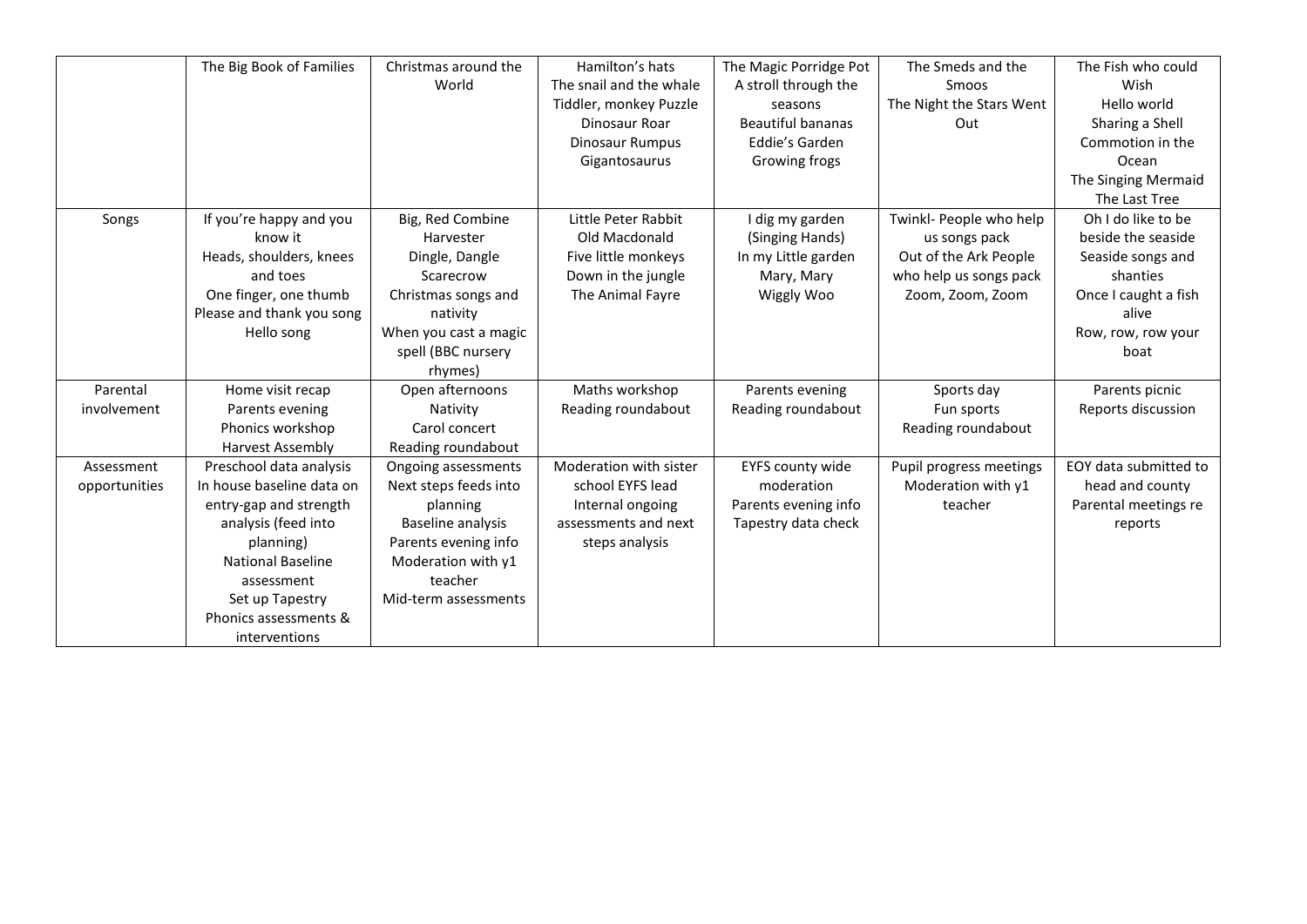| Communication<br>and language<br>Listening, Attention<br>and understanding<br><b>Speaking</b>                                                                                                                                                                                                                             | The development of children's spoken language underpins all seven areas of learning and development. Children's back-and-forth interactions from an early age<br>form the foundations for language and cognitive development. The number and quality of the conversations they have with adults and peers throughout the day<br>in a language-rich environment is crucial. By commenting on what children are interested in or doing and echoing back what they say with new vocabulary<br>added, practitioners will build children's language effectively. Reading frequently to children, and engaging them actively in stories, non-fiction, rhymes and<br>poems, and then providing them with extensive opportunities to use and embed new words in a range of contexts, will give children the opportunity to thrive.<br>Through conversation, story-telling and role play, where children share their ideas with support and modelling from their teacher, and sensitive questioning that<br>invites them to elaborate, children become comfortable using a rich range of vocabulary and language structures.<br>At Crowan, we understand that high quality language development and taking time to talk and spend quality time with the children is vital. We ensure that our<br>environment is vocabulary rich, focusing on new and exciting words (and their meanings) and ensuring that the children can access a wide range of vocabulary by<br>listening to at least five stories, poems or non-fiction texts a day. Moreover, we have begun to run the NELI programme to develop the vocabulary of children who<br>may come to school with a lower word bank than their peers. We appreciate children need to be confident talkers before they can be confident in other areas of |                                                                                                                                                                                                                                                                                                                                                                                                                                                                  |                                                                                                                                                                                                                                                                                                                                                                                                                                                                                                                        |                                                                                                                                                                                                                                                                                                                                                                                                                                                      |                                                                                                                                                                                                                                                                                                                                                                 |                                                                                                                                                                                                                                                                                                                                                                                                                      |
|---------------------------------------------------------------------------------------------------------------------------------------------------------------------------------------------------------------------------------------------------------------------------------------------------------------------------|------------------------------------------------------------------------------------------------------------------------------------------------------------------------------------------------------------------------------------------------------------------------------------------------------------------------------------------------------------------------------------------------------------------------------------------------------------------------------------------------------------------------------------------------------------------------------------------------------------------------------------------------------------------------------------------------------------------------------------------------------------------------------------------------------------------------------------------------------------------------------------------------------------------------------------------------------------------------------------------------------------------------------------------------------------------------------------------------------------------------------------------------------------------------------------------------------------------------------------------------------------------------------------------------------------------------------------------------------------------------------------------------------------------------------------------------------------------------------------------------------------------------------------------------------------------------------------------------------------------------------------------------------------------------------------------------------------------------------------------------------------------------------------------------|------------------------------------------------------------------------------------------------------------------------------------------------------------------------------------------------------------------------------------------------------------------------------------------------------------------------------------------------------------------------------------------------------------------------------------------------------------------|------------------------------------------------------------------------------------------------------------------------------------------------------------------------------------------------------------------------------------------------------------------------------------------------------------------------------------------------------------------------------------------------------------------------------------------------------------------------------------------------------------------------|------------------------------------------------------------------------------------------------------------------------------------------------------------------------------------------------------------------------------------------------------------------------------------------------------------------------------------------------------------------------------------------------------------------------------------------------------|-----------------------------------------------------------------------------------------------------------------------------------------------------------------------------------------------------------------------------------------------------------------------------------------------------------------------------------------------------------------|----------------------------------------------------------------------------------------------------------------------------------------------------------------------------------------------------------------------------------------------------------------------------------------------------------------------------------------------------------------------------------------------------------------------|
|                                                                                                                                                                                                                                                                                                                           | the curriculum so we scaffold conversations to ensure that they are able to communicate their feelings and thoughts.                                                                                                                                                                                                                                                                                                                                                                                                                                                                                                                                                                                                                                                                                                                                                                                                                                                                                                                                                                                                                                                                                                                                                                                                                                                                                                                                                                                                                                                                                                                                                                                                                                                                           |                                                                                                                                                                                                                                                                                                                                                                                                                                                                  |                                                                                                                                                                                                                                                                                                                                                                                                                                                                                                                        |                                                                                                                                                                                                                                                                                                                                                                                                                                                      |                                                                                                                                                                                                                                                                                                                                                                 |                                                                                                                                                                                                                                                                                                                                                                                                                      |
|                                                                                                                                                                                                                                                                                                                           | <b>Autumn 1</b>                                                                                                                                                                                                                                                                                                                                                                                                                                                                                                                                                                                                                                                                                                                                                                                                                                                                                                                                                                                                                                                                                                                                                                                                                                                                                                                                                                                                                                                                                                                                                                                                                                                                                                                                                                                | <b>Autumn 2</b>                                                                                                                                                                                                                                                                                                                                                                                                                                                  | Spring 1                                                                                                                                                                                                                                                                                                                                                                                                                                                                                                               | Spring 2                                                                                                                                                                                                                                                                                                                                                                                                                                             | Summer 1                                                                                                                                                                                                                                                                                                                                                        | <b>Summer 2</b>                                                                                                                                                                                                                                                                                                                                                                                                      |
| C&L is developed<br>throughout the year<br>through high quality<br>interactions, asking<br>open ended<br>questions, sharing<br>circles, carpet time,<br>PSED sessions,<br>reading five books a<br>day, stories, songs,<br>speech and language<br>interventions, EYFS<br>productions,<br>assemblies, NELI<br>intervention. | Settling in activities-<br>referring to children's scrap<br>books that they made over<br>the summer before starting<br>Reception.<br>Making friends.<br>Talking about experiences<br>that are familiar to them<br>and things they like/ things<br>that are special about<br>themselves.<br>Rhyming and alliteration.<br>Modelling talk routines<br>throughout the day and<br>following instructions.<br>Group conversations - how<br>to listen carefully and why<br>listening is important.<br>Beginning to learn new<br>words and build a bank of<br>new vocabulary.<br>Create class floor book all                                                                                                                                                                                                                                                                                                                                                                                                                                                                                                                                                                                                                                                                                                                                                                                                                                                                                                                                                                                                                                                                                                                                                                                           | Listen carefully to<br>rhymes, songs and<br>stories and learn these<br>too.<br>Model how to ask<br>questions during show<br>and tell using how,<br>what, why, when,<br>where etc.<br>Develop the language of<br>storytelling through role<br>play, story sacks.<br>Taking turns when<br>talking.<br>Opportunities to use<br>the new vocabulary<br>they are building.<br>Library sessions to<br>choose books to be<br>read at home that<br>interest the children. | Extending skills of<br>listening within a group.<br>Begin to articulate their<br>ideas and thoughts in<br>well-formed sentences<br>(scaffold if needed)<br>Explain simple<br>connectives and model<br>to the children how<br>these can connect and<br>develop their<br>sentences.<br>Emphasis on non-fiction<br>texts to support their<br>topic on animals, can<br>they use this new<br>factual vocabulary?<br>Describe events and<br>experiences in<br>increasing detail during<br>circle time/ show and<br>tell etc. | Use talk to describe<br>events in some detail<br>and to work out<br>problems and organise<br>thinking (especially<br>when linked to<br>understanding the<br>world opportunities,<br>growing and planting<br>etc)<br>Use talk to explain how<br>things may work and<br>what might happen.<br>Use picture cue cards to<br>extend thinking and<br>language development<br>too.<br>Sustained focus when<br>listening to fiction or<br>non-fiction texts. | Ensure children are<br>confident in talking<br>about their learning,<br>their favourite<br>moments, things they'd<br>like to do more of in<br>their last term.<br>Re read five a day books<br>to ensure familiarity,<br>understanding and an<br>ability to relate events<br>to their own lives.<br>Engage in non-fiction<br>books associated with<br>our topic. | Use talk to offer<br>feelings/ give opinions<br>and give reasoning<br>behind these feelings<br>(scaffold).<br>Introduce new language<br>associated with travel,<br>other countries.<br>Encourage the use of<br>new vocabulary in<br>different contexts.<br>Retelling stories with<br>confidence, using some<br>repetition and some of<br>their own words.<br>Communicating with<br>children from another<br>country. |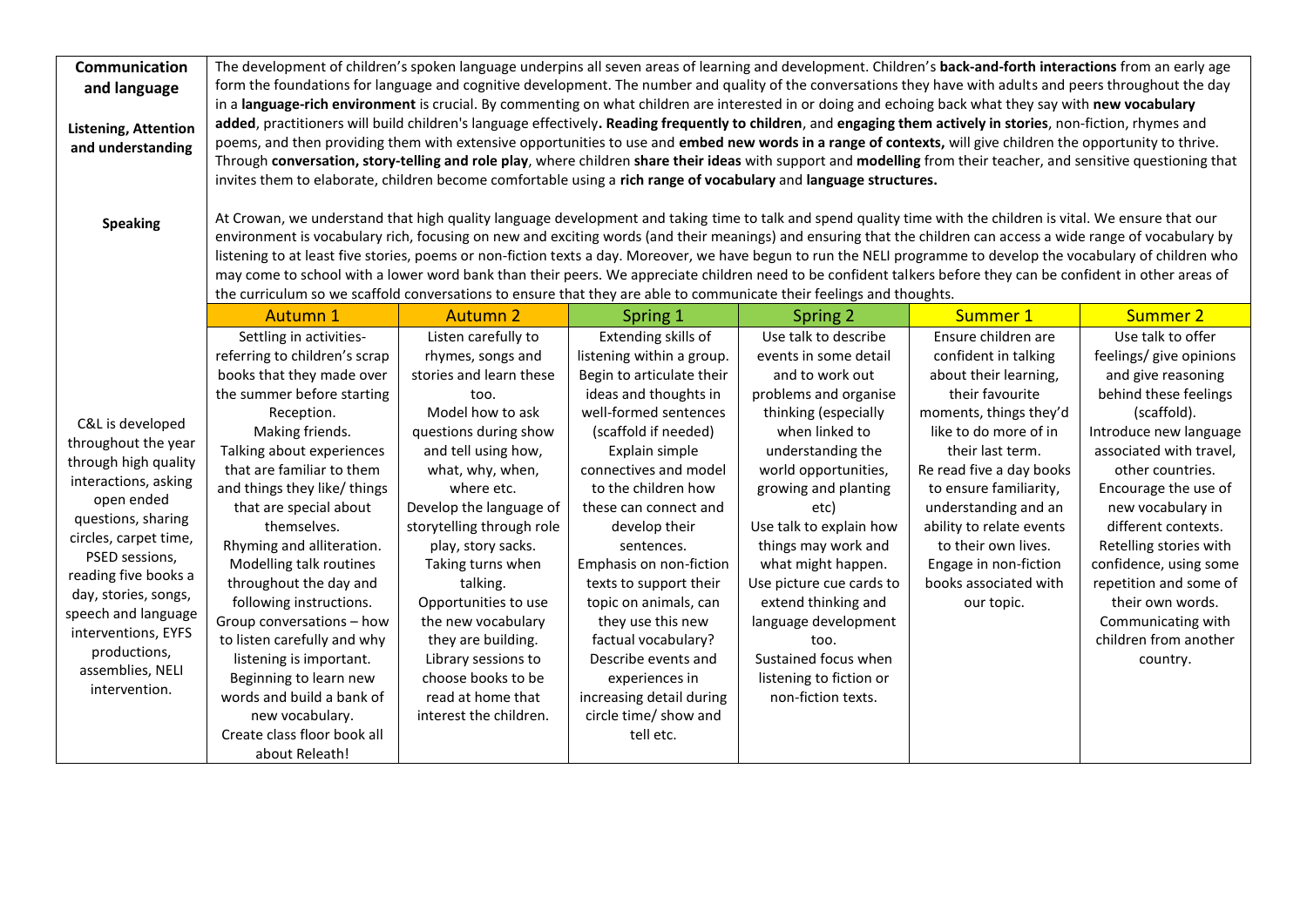| <b>Personal, Social</b><br>and Emotional<br><b>Development</b><br><b>Managing Self</b> | Children's personal, social and emotional development (PSED) is crucial for children to lead healthy and happy lives, and is fundamental to their cognitive<br>development. Underpinning their personal development are the important attachments that shape their social world. Strong, warm and supportive relationships<br>with adults enable children to learn how to understand their own feelings and those of others. Children should be supported to manage emotions, develop a<br>positive sense of self, set themselves simple goals, have confidence in their own abilities, to persist and wait for what they want and direct attention as<br>necessary. Through adult modelling and guidance, they will learn how to look after their bodies, including healthy eating, and manage personal needs<br>independently. Through supported interaction with other children, they learn how to make good friendships, co-operate and resolve conflicts peaceably. These<br>attributes will provide a secure platform from which children can achieve at school and in later life.<br>At Crowan, we encourage good manners and kindness towards each other across all areas of our curriculum, taking in turns, sharing and saying 'please' and 'thank<br>you'. We feel we should treat each other as we'd like to be treated ourselves and model this consistently to our children. |                                                                                                                                                                                                                                                                                 |                                                                                                                                                                                                                                                        |                                                                                                                                                                                                                        |                                                                                                                                                  |                                                                                                                                                                                             |
|----------------------------------------------------------------------------------------|--------------------------------------------------------------------------------------------------------------------------------------------------------------------------------------------------------------------------------------------------------------------------------------------------------------------------------------------------------------------------------------------------------------------------------------------------------------------------------------------------------------------------------------------------------------------------------------------------------------------------------------------------------------------------------------------------------------------------------------------------------------------------------------------------------------------------------------------------------------------------------------------------------------------------------------------------------------------------------------------------------------------------------------------------------------------------------------------------------------------------------------------------------------------------------------------------------------------------------------------------------------------------------------------------------------------------------------------------------------------------------------------|---------------------------------------------------------------------------------------------------------------------------------------------------------------------------------------------------------------------------------------------------------------------------------|--------------------------------------------------------------------------------------------------------------------------------------------------------------------------------------------------------------------------------------------------------|------------------------------------------------------------------------------------------------------------------------------------------------------------------------------------------------------------------------|--------------------------------------------------------------------------------------------------------------------------------------------------|---------------------------------------------------------------------------------------------------------------------------------------------------------------------------------------------|
| <b>Self-Regulation</b>                                                                 | <b>Autumn 1</b>                                                                                                                                                                                                                                                                                                                                                                                                                                                                                                                                                                                                                                                                                                                                                                                                                                                                                                                                                                                                                                                                                                                                                                                                                                                                                                                                                                            | <b>Autumn 2</b>                                                                                                                                                                                                                                                                 | Spring 1                                                                                                                                                                                                                                               | Spring 2                                                                                                                                                                                                               | Summer 1                                                                                                                                         | <b>Summer 2</b>                                                                                                                                                                             |
| <b>Building</b><br><b>Relationships</b>                                                | Welcome to school<br>New beginnings and<br>changes<br>What makes me special<br>and unique?<br>Family and friends<br>Turn taking and sharing<br>School rules - smiley chart.<br>Personal self-care.                                                                                                                                                                                                                                                                                                                                                                                                                                                                                                                                                                                                                                                                                                                                                                                                                                                                                                                                                                                                                                                                                                                                                                                         | Feelings and emotions-<br>we all have feelings,<br>good and not so good<br>feelings.<br>Kind words and hands.<br>Self-regulation<br>techniques-<br>recognising and<br>modifying your<br>emotions.<br>Anti-bullying week,<br>what does bullying<br>mean? Who to ask for<br>help. | <b>Building and sustaining</b><br>constructive and<br>respectful relationships<br>with others in our class<br>and our school.<br>The language of<br>feelings.<br>Respecting others.<br>Turn taking in games -<br>teach new games for<br>wet playtimes. | Being a good friend-<br>buddy system with the<br>older children.<br>Being safe when using<br>simple technology.<br>Turn taking in games -<br>teach new games for<br>the playground.<br>Making healthy food<br>choices. | People who help us<br>outside of our family.<br>Local heroes.<br>Being brave - how can<br>we become resilient?<br>What to do in an<br>emergency. | New beginnings/<br>changes.<br>Transition.<br>What to expect and<br>asking questions.<br>Who to ask for support.<br>Feelings about change<br>and emotions.<br>Rules for their new<br>class. |
| Books to support                                                                       |                                                                                                                                                                                                                                                                                                                                                                                                                                                                                                                                                                                                                                                                                                                                                                                                                                                                                                                                                                                                                                                                                                                                                                                                                                                                                                                                                                                            |                                                                                                                                                                                                                                                                                 | The Colour Monster                                                                                                                                                                                                                                     |                                                                                                                                                                                                                        |                                                                                                                                                  |                                                                                                                                                                                             |
| PSED (to be used<br>within our five a day                                              |                                                                                                                                                                                                                                                                                                                                                                                                                                                                                                                                                                                                                                                                                                                                                                                                                                                                                                                                                                                                                                                                                                                                                                                                                                                                                                                                                                                            |                                                                                                                                                                                                                                                                                 | Blue Monster wants it all<br>Kind                                                                                                                                                                                                                      |                                                                                                                                                                                                                        |                                                                                                                                                  |                                                                                                                                                                                             |
| and placed in our                                                                      |                                                                                                                                                                                                                                                                                                                                                                                                                                                                                                                                                                                                                                                                                                                                                                                                                                                                                                                                                                                                                                                                                                                                                                                                                                                                                                                                                                                            |                                                                                                                                                                                                                                                                                 | Mine!                                                                                                                                                                                                                                                  |                                                                                                                                                                                                                        |                                                                                                                                                  |                                                                                                                                                                                             |
| class library for the                                                                  |                                                                                                                                                                                                                                                                                                                                                                                                                                                                                                                                                                                                                                                                                                                                                                                                                                                                                                                                                                                                                                                                                                                                                                                                                                                                                                                                                                                            |                                                                                                                                                                                                                                                                                 | How are you feeling today?                                                                                                                                                                                                                             |                                                                                                                                                                                                                        |                                                                                                                                                  |                                                                                                                                                                                             |
| children to borrow                                                                     |                                                                                                                                                                                                                                                                                                                                                                                                                                                                                                                                                                                                                                                                                                                                                                                                                                                                                                                                                                                                                                                                                                                                                                                                                                                                                                                                                                                            |                                                                                                                                                                                                                                                                                 | If all the world were                                                                                                                                                                                                                                  |                                                                                                                                                                                                                        |                                                                                                                                                  |                                                                                                                                                                                             |
| or explore                                                                             |                                                                                                                                                                                                                                                                                                                                                                                                                                                                                                                                                                                                                                                                                                                                                                                                                                                                                                                                                                                                                                                                                                                                                                                                                                                                                                                                                                                            |                                                                                                                                                                                                                                                                                 | Great big book of families                                                                                                                                                                                                                             |                                                                                                                                                                                                                        |                                                                                                                                                  |                                                                                                                                                                                             |
| independently)                                                                         |                                                                                                                                                                                                                                                                                                                                                                                                                                                                                                                                                                                                                                                                                                                                                                                                                                                                                                                                                                                                                                                                                                                                                                                                                                                                                                                                                                                            |                                                                                                                                                                                                                                                                                 | My world, your world<br>Red rockets and rainbow jelly                                                                                                                                                                                                  |                                                                                                                                                                                                                        |                                                                                                                                                  |                                                                                                                                                                                             |
|                                                                                        |                                                                                                                                                                                                                                                                                                                                                                                                                                                                                                                                                                                                                                                                                                                                                                                                                                                                                                                                                                                                                                                                                                                                                                                                                                                                                                                                                                                            |                                                                                                                                                                                                                                                                                 | The Worrysaurus                                                                                                                                                                                                                                        |                                                                                                                                                                                                                        |                                                                                                                                                  |                                                                                                                                                                                             |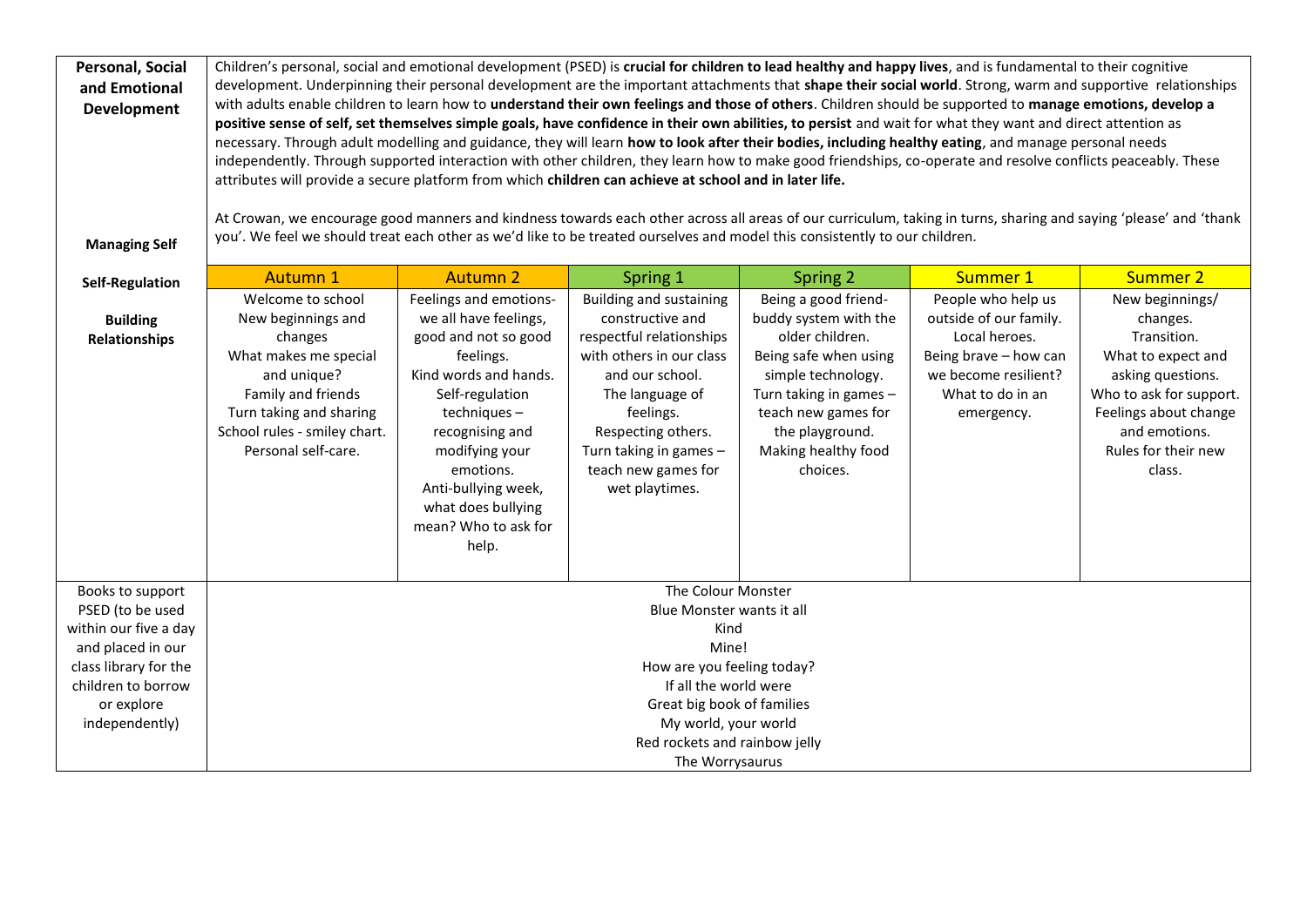| <b>Physical</b><br><b>Development</b> | Physical activity is vital in children's all-round development, enabling them to pursue happy, healthy and active lives. Gross and fine motor experiences develop<br>incrementally throughout early childhood, starting with sensory explorations and the development of a child's strength, co-ordination and positional awareness<br>through tummy time, crawling and play movement with both objects and adults. By creating games and providing opportunities for play both indoors and<br>outdoors, adults can support children to develop their core strength, stability, balance, spatial awareness, co-ordination and agility. Gross motor skills provide the<br>foundation for developing healthy bodies and social and emotional well-being. Fine motor control and precision helps with hand-eye co-ordination, which is later<br>linked to early literacy. Repeated and varied opportunities to explore and play with small world activities, puzzles, arts and crafts and the practice of using small<br>tools, with feedback and support from adults, allow children to develop proficiency, control and confidence.<br>The fine and gross motor skills curriculum plans are built upon each term, so many of the materials may be used throughout the year in various forms of<br>enhancement within the classroom. This ensures a layering effect with additional skills progression being achieved too. The design of the classroom allows for<br>plenty of opportunities for physical develop too with mark making, junk modelling, painting, dough, small world, loose parts, dressing up, block/ construction<br>areas always available for the children to access independently. |                                                                                                                                                                                                                                                                                                                                                                                                                                                                                                                                                                                          |                                                                                                                                                                                                                                                                                                                                                                                                                                                                                                                                  |                                                                                                                                                                                                                                                                                                                                                                                                                                                                                                              |                                                                                                                                                                                                                                                                                                                                                               |                                                                                                                                                                                                                                                                                                                                                                                                                                                              |
|---------------------------------------|-------------------------------------------------------------------------------------------------------------------------------------------------------------------------------------------------------------------------------------------------------------------------------------------------------------------------------------------------------------------------------------------------------------------------------------------------------------------------------------------------------------------------------------------------------------------------------------------------------------------------------------------------------------------------------------------------------------------------------------------------------------------------------------------------------------------------------------------------------------------------------------------------------------------------------------------------------------------------------------------------------------------------------------------------------------------------------------------------------------------------------------------------------------------------------------------------------------------------------------------------------------------------------------------------------------------------------------------------------------------------------------------------------------------------------------------------------------------------------------------------------------------------------------------------------------------------------------------------------------------------------------------------------------------------------------------------------|------------------------------------------------------------------------------------------------------------------------------------------------------------------------------------------------------------------------------------------------------------------------------------------------------------------------------------------------------------------------------------------------------------------------------------------------------------------------------------------------------------------------------------------------------------------------------------------|----------------------------------------------------------------------------------------------------------------------------------------------------------------------------------------------------------------------------------------------------------------------------------------------------------------------------------------------------------------------------------------------------------------------------------------------------------------------------------------------------------------------------------|--------------------------------------------------------------------------------------------------------------------------------------------------------------------------------------------------------------------------------------------------------------------------------------------------------------------------------------------------------------------------------------------------------------------------------------------------------------------------------------------------------------|---------------------------------------------------------------------------------------------------------------------------------------------------------------------------------------------------------------------------------------------------------------------------------------------------------------------------------------------------------------|--------------------------------------------------------------------------------------------------------------------------------------------------------------------------------------------------------------------------------------------------------------------------------------------------------------------------------------------------------------------------------------------------------------------------------------------------------------|
|                                       | <b>Autumn 1</b>                                                                                                                                                                                                                                                                                                                                                                                                                                                                                                                                                                                                                                                                                                                                                                                                                                                                                                                                                                                                                                                                                                                                                                                                                                                                                                                                                                                                                                                                                                                                                                                                                                                                                       | <b>Autumn 2</b>                                                                                                                                                                                                                                                                                                                                                                                                                                                                                                                                                                          | Spring 1                                                                                                                                                                                                                                                                                                                                                                                                                                                                                                                         | Spring 2                                                                                                                                                                                                                                                                                                                                                                                                                                                                                                     | Summer 1                                                                                                                                                                                                                                                                                                                                                      | Summer 2                                                                                                                                                                                                                                                                                                                                                                                                                                                     |
| Fine motor                            | Fine motor activities to<br>develop hand and finger<br>strength. For example:<br>playdough, dough disco,<br>threading, cutting<br>(selection of scissors),<br>weaving,<br>drawing pencil lines (linked<br>with Art curriculum),<br>using tweezers to<br>manipulate objects.<br>Holding pencils/ brushes<br>beyond using a whole hand<br>grasp.<br>Teaching and modelling<br>correct letter formation<br>using a letter patter.<br>Modelling and encouraging<br>correct pencil grip.<br>Encourage use of cutlery in<br>the dining hall.                                                                                                                                                                                                                                                                                                                                                                                                                                                                                                                                                                                                                                                                                                                                                                                                                                                                                                                                                                                                                                                                                                                                                                | Fine motor activities to<br>develop muscle tone<br>and continue to build<br>hand and finger<br>strength.<br>Beginning to build<br>control and co-<br>ordination over<br>manipulatives e.g.<br>cotton bud painting<br>(and brushes for Art)<br>pencil grip, chalk<br>outside.<br>Forming letters<br>encouraging pencil<br>pressure on paper<br>within more structured<br>activities, again using<br>letter patter.<br><b>Ensuring correct pencils</b><br>for dominant hand.<br>Cutting with scissors.<br>Woodwork tools on<br>tinkering table -<br>hammers, golf tees,<br>bolts, washers. | Continuing to form<br>letters with increasing<br>accuracy.<br>Plasticine, tweezers and<br>small malleables for<br>counting to support<br>maths.<br>Development of<br>additional woodwork<br>skills e.g. using a vice,<br>sandpaper, hammer<br>and nails.<br>Using and handling<br>tools safely and with<br>increasing control.<br>Tearing tape to join and<br>create own models.<br>Small construction<br>materials e.g. duplo<br>Using fine materials to<br>create collages (linked<br>with Art) and sticking<br>paper on film. | Ensure children are<br>using a comfortable grip<br>to hold their pencil<br>effectively.<br>Form recognisable<br>letters which are mostly<br>correctly formed.<br>Holding small items and<br>fastening buttons,<br>closing zips with<br>increasing<br>independence.<br>Plenty of opportunities<br>to draw freely.<br>Smaller construction<br>materials e.g. lego<br>Handling tools safely for<br>cooking.<br>Planting seeds, use<br>spray bottles to water<br>them, trowels.<br>Printing (linked with<br>Art) | 3D model making<br>(linked with Art)<br>pressing objects into<br>clay.<br>Activities to encourage<br>cutting along a line with<br>scissors.<br>Activities to ensure<br>correct pencil grip and<br>formation of letters.<br>Using one hand more<br>consistently for fine<br>motor tasks.<br>Smaller construction<br>materials e.g. Mobilo, k-<br>K-nex, Clixi. | Using fabric (linked with<br>Art) sewing, cutting,<br>threading.<br>Cut along a curved line<br>with scissors.<br>Use more detailed and<br>different mediums eg<br>watercolours, oil pastels<br>Begin to draw diagonal<br>lines.<br>Start to colour inside<br>lines<br>Begin to draw pictures<br>that are more<br>recognisable.<br>Woodwork<br>development using saw.<br>NB Ensure accuracy of<br>letter formation and<br>pencil grip before<br>moving to y1. |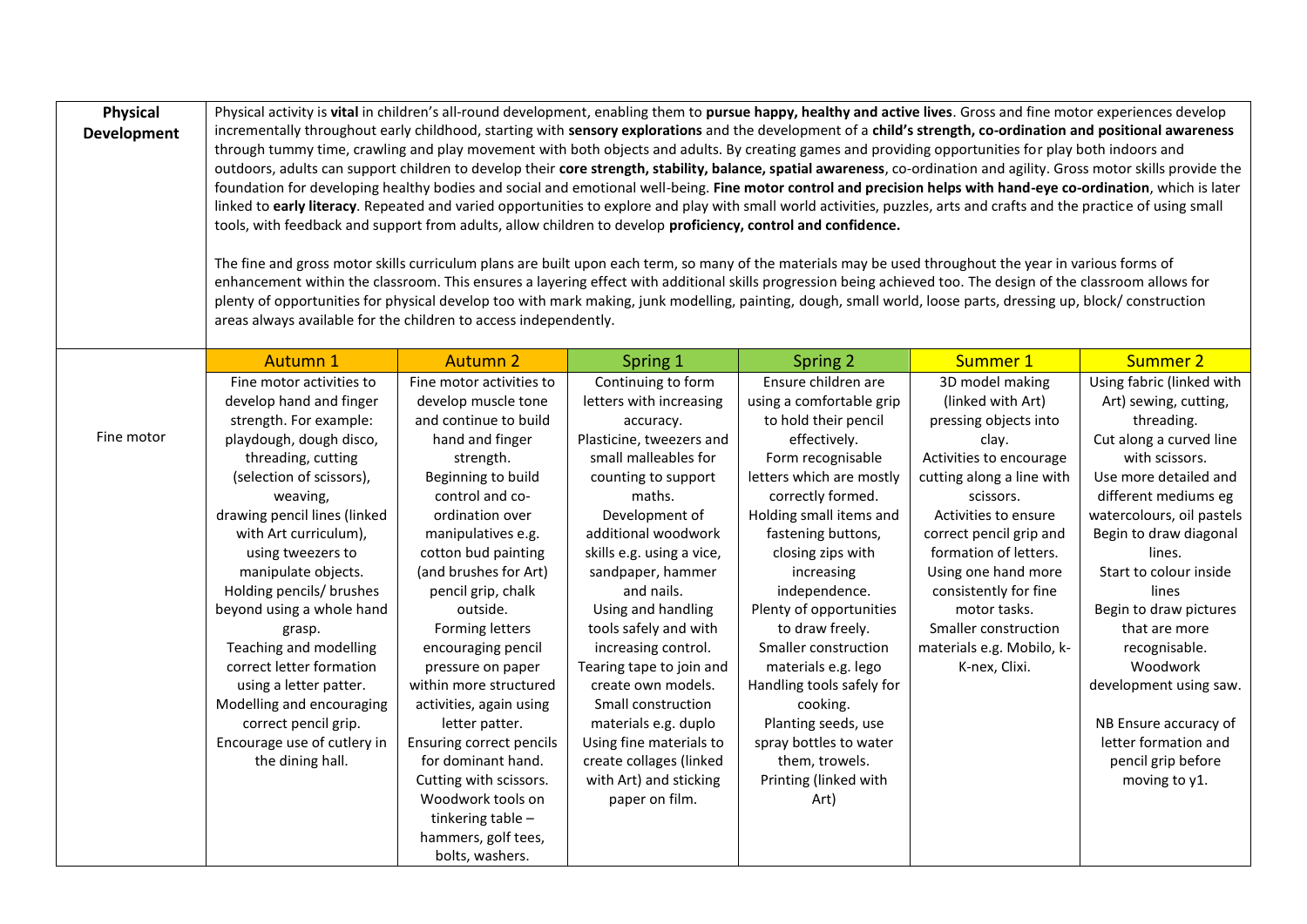|                      | Arena PE EYFS Fundamental   | Arena PE EYFS           | Arena PE EYFS Gym             | Arena PE EYFS Dance       | Arena PE EYFS Striking  | Arena PE EYFS Games 7-   |
|----------------------|-----------------------------|-------------------------|-------------------------------|---------------------------|-------------------------|--------------------------|
|                      | movement skills 1 and Gym   | Fundamental             | <b>Fundamental Movement</b>   | Toys 1-6 and Athletics 1- | and Fielding, Tennis    | 12. Multi-skills and     |
| Gross motor          | <b>Fundamental Movement</b> | Movement Skills 2 and   | Skills 7-12 and Games         |                           | and Athletics 7-12      | consolidation.           |
|                      | Skills 1-6                  | dance 'under the sea'   | skills 1-6                    |                           |                         |                          |
|                      |                             | $1 - 6$                 |                               | Wheelbarrows and          | Access to wide range of |                          |
|                      |                             |                         | Wheelbarrows and              | gardening tools.          | athletic equipment eg   | Sports Day               |
| Ongoing check of     | Weekly visits to the woods  | Use a range of          | gardening tools.              | Continue multi skills     | hurdles, foam javelin   | <b>Fun Sports</b>        |
| children's           | eg climbing, den building   | wheeled resources for   | Start multi skills groups     | groups in the mornings    | and shot put, running   | Practise race/ team      |
| fundamental          | Cooperation games eg        | the children to         | in the mornings in the        | in the hall (NE)          | and obstacle practise   | games                    |
| movement skills;     | parachute games.            | balance/ sit or ride on | hall (NE)                     | Opportunities to spin,    | for Sports day. Balls   | Wheeled bikes, scooters  |
| assess any gaps that | Helping individual children | or pull and push.       | Change of speed and           | rock, tilt, fall, slide,  | made from different     | School wheels day        |
| will need to be      | to develop good personal    | Two wheeled balance     | direction games.              | bounce. Outside           | materials, different    | Multi skills activities  |
| developed            | hygiene.                    | and pedal bikes         | Crate play outside,           | adventure playground      | sized balls, target     | Imoves daily blasts      |
| throughout the       | Talk to the children about  | without stabilisers,    | Imagineering blocks           | area- monkey bars, A      | games.                  | Outdoor trim trail daily |
| term-repeat at the   | good oral health,           | scooters.               | <b>Ball skills (follow PE</b> | frames, show children     | Create own obstacle     | Ensure good posture      |
| end of each unit.    | handwashing and toileting.  | Pushing prams and       | plan)                         | how to use the climbing   | courses to go over/     | when sitting at tables   |
|                      | Imoves                      | carts inside and        | Set up stage inside and       | wall.                     | under/through.          | ready for Y1.            |
|                      | Use indoor gym equipment    | outside.                | out – dance, movement         | Deconstructed role play   | Start up daily mile     |                          |
|                      | safely eg mats, ropes.      | Tuff tray on the floor  | <i>Imoves</i>                 | area                      | again (ensure           |                          |
|                      | Wild Tribe                  | to strengthen core      | Wild Tribe                    | Construction inside and   | opportunities for the   |                          |
|                      |                             | muscles.                |                               | out                       | children to be highly   |                          |
|                      |                             | Imoves                  |                               | Imoves                    | active several times a  |                          |
|                      |                             |                         |                               |                           | day)                    |                          |
|                      |                             |                         |                               |                           | Weekly visits to the    |                          |
|                      |                             |                         |                               |                           | beach to be considered  |                          |
|                      |                             |                         |                               |                           | Imoves                  |                          |
|                      |                             |                         |                               |                           | <b>Wild Tribe</b>       |                          |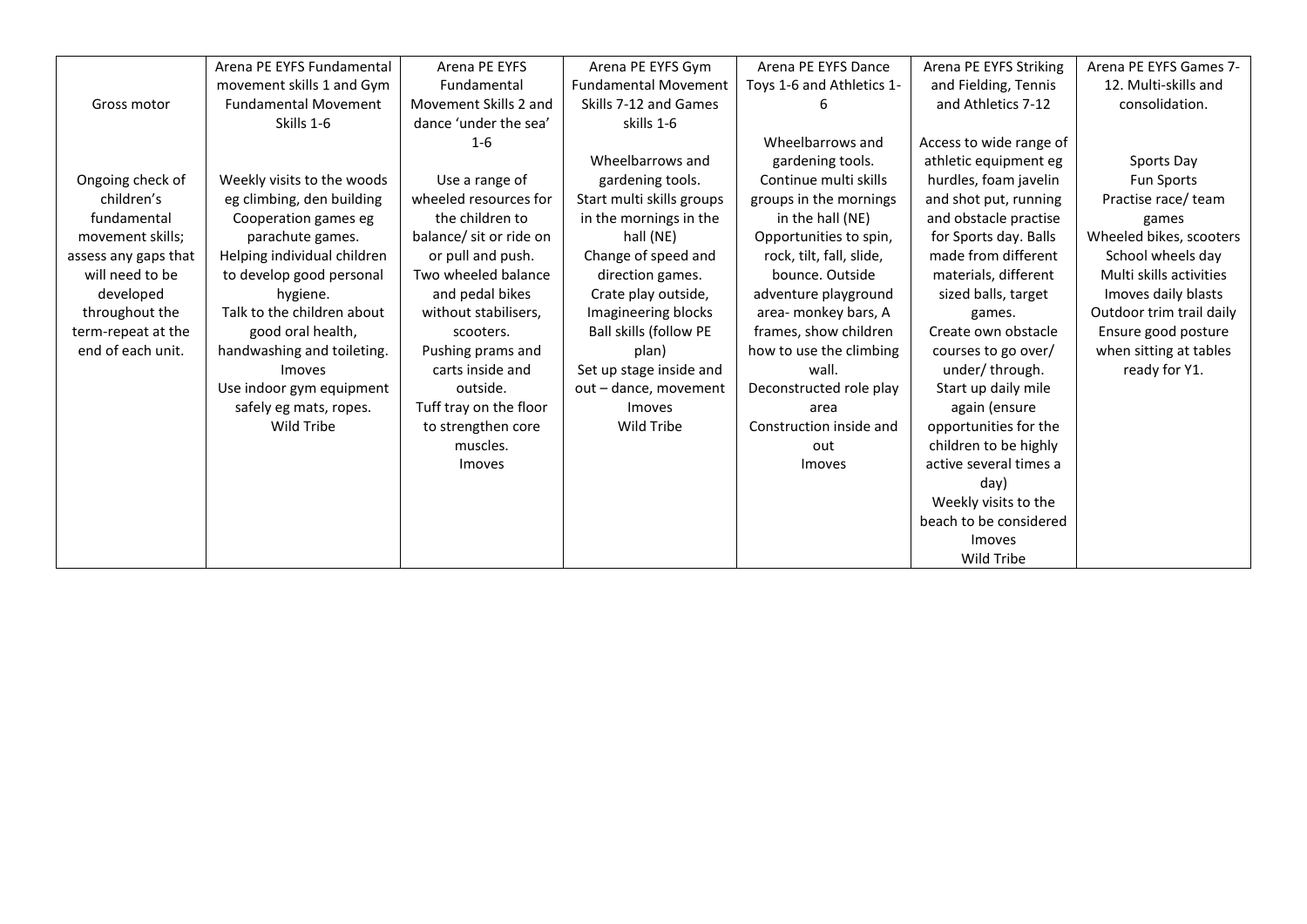| <b>Autumn 1</b><br><b>Autumn 2</b><br>Summer 1<br><b>Summer 2</b><br><b>Spring 2</b><br>Spring 1<br>Topic story books plus<br>Topic story books plus<br>Topic story books plus<br>Topic story books plus<br>Topic story books plus non-<br>Comprehension-<br>non-fiction books and<br>fiction books and poems<br>non-fiction books and<br>non-fiction books and<br>non-fiction cookbooks<br>we aim for children<br>related to themselves.<br>poems related to<br>and poems.<br>poems related to<br>poems related to<br>to develop a passion<br>Begin to introduce the<br>traditional tales.<br>animals.<br>Explore gardening<br>people who help us.<br>for reading at<br>children to the five key<br>books and leaflets -<br>Begin to talk about<br>Retell stories through<br>Use story language<br>Crowan!<br>concepts of print-<br>events and characters in<br>acting and role play.<br>reading in other forms,<br>when acting out a<br>these sources.<br>meaning, different<br>stories that have been<br>Gain an understanding<br>not just books.<br>narrative.<br>purposes, reading English<br>read by an adult.<br>of key characters, story<br>Model how the children<br>Puppet theatre inside<br>Our class will have a<br>from left to right & top to<br>Answer simple<br>settings and events and<br>can show<br>and out<br>weekly visit to the<br>bottom, names of different<br>think about what may<br>questions about texts,<br>understanding of what<br>Put on a show using<br>library to borrow a<br>parts of a book.<br>begin to make<br>happen next.<br>they have read- ask<br>actions/ picture<br>fiction and non-<br>Join in with rhymes and<br>questions and they ask<br>predictions.<br>Encourage recording of<br>prompts as part of a<br>fiction book each.<br>showing an interest in<br>Retell stories using Pie<br>stories through<br>each other questions<br>group for the y1/2<br>stories with repeated<br>Corbett actions.<br>children.<br>pictures, story maps,<br>too.<br>refrains.<br>Introduce story maps<br>mark making.<br>World Book day.<br>Explain the main parts<br>Whilst books have<br>Author of the Term - Kes<br>and edit these together<br><b>Explore Tales Toolkit</b><br>Re-read five a day<br>of a story- draw the<br>been suggested as<br>characters/event/<br>Gray explore Oi Frog<br>and individually.<br>strategy-character,<br>books to keep<br>prompts with C&L,<br>Orally retell stories.<br>increasing fluency,<br>collection and other<br>setting, problem,<br>setting etc within a<br>too.<br>we will also choose<br>Discuss simple story<br>solution when exploring<br>understanding,<br>story map oral/ written<br>rhyming books.<br>stories based upon<br>Create cosy reading areas<br>sequencing using the<br>books.<br>vocabulary and a love of<br>accompaniment e.g<br>children's interests.<br>Continue to build<br>inside and outside.<br>vocabulary of<br>books!<br>labels/ captions.<br>Ask children about their<br>beginning, middle and<br>vocabulary bank and<br>Stage inside and out for<br>emphasise 'wonderful<br>show the new<br>favourite books (link to<br>end. | Literacy | It is crucial for children to develop a life-long love of reading. Reading consists of two dimensions: language comprehension and word reading. Language<br>comprehension (necessary for both reading and writing) starts from birth. It only develops when adults talk with children about the world around them and the<br>books (stories and non-fiction) they read with them, and enjoy rhymes, poems, and songs together. Skilled word reading, taught later, involves both the speedy<br>working out of the pronunciation of unfamiliar printed words (decoding) and the speedy recognition of familiar printed words. Writing involves transcription<br>(spelling and handwriting) and composition (articulating ideas and structuring them in speech, before writing).<br>At Crowan, we follow a book-based curriculum from EYFS to Y6 (please see separate link) and also ensure that at least five books (non-fiction, fiction or poetry) a<br>day are read to the children, either in discrete Literacy sessions or at regular points throughout the day, to ensure a broad word bank is built and a love of reading<br>fostered. |                       |        |                      |                                                                                                                                                                                                                                                                                                                                                                                        |
|---------------------------------------------------------------------------------------------------------------------------------------------------------------------------------------------------------------------------------------------------------------------------------------------------------------------------------------------------------------------------------------------------------------------------------------------------------------------------------------------------------------------------------------------------------------------------------------------------------------------------------------------------------------------------------------------------------------------------------------------------------------------------------------------------------------------------------------------------------------------------------------------------------------------------------------------------------------------------------------------------------------------------------------------------------------------------------------------------------------------------------------------------------------------------------------------------------------------------------------------------------------------------------------------------------------------------------------------------------------------------------------------------------------------------------------------------------------------------------------------------------------------------------------------------------------------------------------------------------------------------------------------------------------------------------------------------------------------------------------------------------------------------------------------------------------------------------------------------------------------------------------------------------------------------------------------------------------------------------------------------------------------------------------------------------------------------------------------------------------------------------------------------------------------------------------------------------------------------------------------------------------------------------------------------------------------------------------------------------------------------------------------------------------------------------------------------------------------------------------------------------------------------------------------------------------------------------------------------------------------------------------------------------------------------------------------------------------------------------------------------------------------------------------------------------------------------------------------------------------------------------------------------------------------------------------------------------------------------------------------------------------------------------------------------------------------------------------------------------------------------------------|----------|----------------------------------------------------------------------------------------------------------------------------------------------------------------------------------------------------------------------------------------------------------------------------------------------------------------------------------------------------------------------------------------------------------------------------------------------------------------------------------------------------------------------------------------------------------------------------------------------------------------------------------------------------------------------------------------------------------------------------------------------------------------------------------------------------------------------------------------------------------------------------------------------------------------------------------------------------------------------------------------------------------------------------------------------------------------------------------------------------------------------------------------------|-----------------------|--------|----------------------|----------------------------------------------------------------------------------------------------------------------------------------------------------------------------------------------------------------------------------------------------------------------------------------------------------------------------------------------------------------------------------------|
|                                                                                                                                                                                                                                                                                                                                                                                                                                                                                                                                                                                                                                                                                                                                                                                                                                                                                                                                                                                                                                                                                                                                                                                                                                                                                                                                                                                                                                                                                                                                                                                                                                                                                                                                                                                                                                                                                                                                                                                                                                                                                                                                                                                                                                                                                                                                                                                                                                                                                                                                                                                                                                                                                                                                                                                                                                                                                                                                                                                                                                                                                                                                       |          |                                                                                                                                                                                                                                                                                                                                                                                                                                                                                                                                                                                                                                                                                                                                                                                                                                                                                                                                                                                                                                                                                                                                              |                       |        |                      |                                                                                                                                                                                                                                                                                                                                                                                        |
| Begin to sequence familiar<br>into words, so that the<br>learnt from stories -<br>Read simple phrases<br>stories using pictures to<br>children can read short<br>and sentences made up<br>emphasis on speech.<br>of known letter - sound<br>Explore stories from<br>retell the story.<br>words made up of<br>Use recently introduced<br>known letter - sound<br>correspondences.<br>other cultures and<br>vocabulary when talking<br>correspondences.<br>traditions to accompany<br>about stories, non-fiction,<br>Wide range of books in<br>cooking.                                                                                                                                                                                                                                                                                                                                                                                                                                                                                                                                                                                                                                                                                                                                                                                                                                                                                                                                                                                                                                                                                                                                                                                                                                                                                                                                                                                                                                                                                                                                                                                                                                                                                                                                                                                                                                                                                                                                                                                                                                                                                                                                                                                                                                                                                                                                                                                                                                                                                                                                                                                 |          | home visits).                                                                                                                                                                                                                                                                                                                                                                                                                                                                                                                                                                                                                                                                                                                                                                                                                                                                                                                                                                                                                                                                                                                                | Begin to blend sounds | words' | vocabulary they have | Topic story books plus<br>non-fiction books and<br>poems related to the<br>sea/beach - explore<br>new vocabulary from<br>Explore the features of<br>a non-fiction text and<br>how these differ from<br>those of a fiction book.<br>Continue to use wide<br>range of vocabulary.<br>Story telling with new<br>Y1/2 teacher and tell<br>stories with prospective<br>new Reception cohort |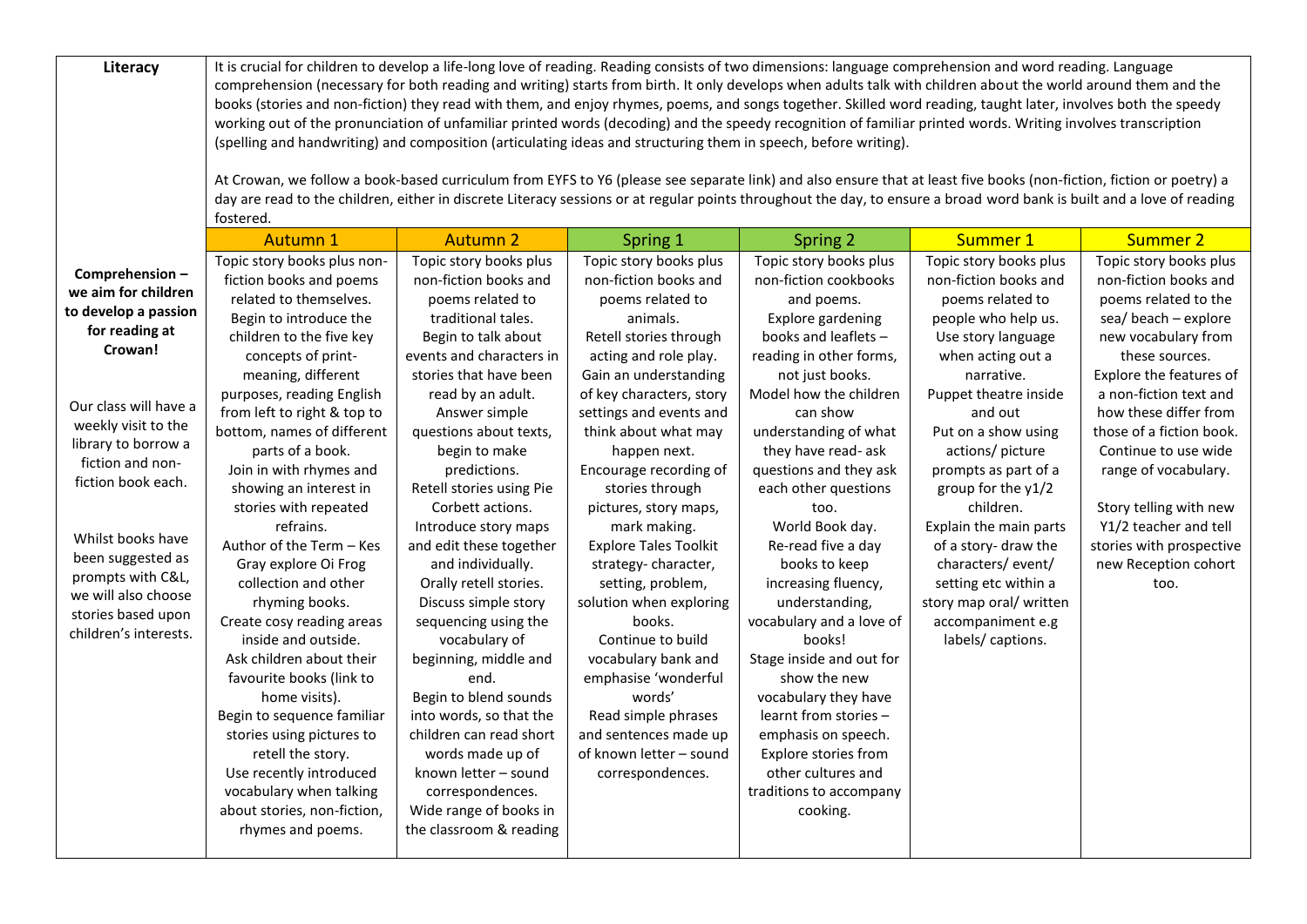|                            |                                                                                                                                                                                                                                                                                                                                      | area added to half<br>termly. |                                      |                         |                                |                         |
|----------------------------|--------------------------------------------------------------------------------------------------------------------------------------------------------------------------------------------------------------------------------------------------------------------------------------------------------------------------------------|-------------------------------|--------------------------------------|-------------------------|--------------------------------|-------------------------|
| Literacy -<br>Word reading | Children will learn to say a sound for each letter of the alphabet plus at least ten digraphs. They will learn to read words consistent with their phonic knowledge by<br>blending. They will learn to read aloud simple sentences and books that are consistent with their phonic knowledge, including some common exception words. |                               |                                      |                         |                                |                         |
|                            | Books to support Early phonological awareness:                                                                                                                                                                                                                                                                                       |                               | Introducing segmenting and blending: |                         | <b>Exploring the Alphabet:</b> |                         |
|                            | Tanka, Tanka, Skunk                                                                                                                                                                                                                                                                                                                  |                               | Hop on Pop                           |                         | Taking Away the A              |                         |
|                            | Listen, listen                                                                                                                                                                                                                                                                                                                       |                               | Cat on the Mat                       |                         | Once Upon an Alphabet          |                         |
|                            | Lullabyhullabaloo                                                                                                                                                                                                                                                                                                                    |                               | Red car, Red bus                     |                         | Exotic Animals a to Z          |                         |
|                            | This is the Bear                                                                                                                                                                                                                                                                                                                     |                               | Duck in the Truck                    |                         |                                |                         |
|                            | Choo, choo!                                                                                                                                                                                                                                                                                                                          |                               | Room on the broom                    |                         | Alternative spellings:         |                         |
|                            |                                                                                                                                                                                                                                                                                                                                      |                               |                                      |                         | The Snail and the Whale        |                         |
|                            |                                                                                                                                                                                                                                                                                                                                      |                               |                                      |                         | The Fly                        |                         |
| Phonics                    | Phonic Sounds: Letters and                                                                                                                                                                                                                                                                                                           | Phonic Sounds: L&S            | Phonic Sounds:                       | Phonic Sounds: L&S      | Phonic Sounds: L&S             | Phonic Sounds: L&S      |
|                            | Sounds (L&S) Phase 2                                                                                                                                                                                                                                                                                                                 | Phase 2                       | L&S Phase 3                          | Phase 3                 | Phase 4                        | Phase 4                 |
| Children will read         | Reading: Initial sounds, oral                                                                                                                                                                                                                                                                                                        | Reading: Blending CVC         | Reading digraphs                     | Read some longer words  | Internal blending              | Reading simple          |
| daily to an adult, in      | blending, CVC words                                                                                                                                                                                                                                                                                                                  | sounds, letter groups         | Phase 3 CEW taught to                | made up of letter-sound | Naming letters of the          | sentences with fluency. |
| addition to discrete       | Common exception words                                                                                                                                                                                                                                                                                                               | rhyming, alliteration,        | date                                 | correspondences         | alphabet. Distinguishing       | Reading CVCC and        |
| whole class/ group         |                                                                                                                                                                                                                                                                                                                                      | knowing that print is         | Phase 3 decodable                    | Common exception        | capital letters and            | CCVC words              |
| phonics and reading        |                                                                                                                                                                                                                                                                                                                                      | read from left to right.      | words containing                     | words                   | lower-case letters.            | confidently.            |
| sessions.                  |                                                                                                                                                                                                                                                                                                                                      | Common exception              | phonemes taught to                   |                         | Common exception               | Common exception        |
|                            |                                                                                                                                                                                                                                                                                                                                      | words                         | date.                                |                         | words                          | words                   |
|                            |                                                                                                                                                                                                                                                                                                                                      | Spotting diagraphs in         | Common exception                     |                         |                                |                         |
|                            |                                                                                                                                                                                                                                                                                                                                      | words.                        | words                                |                         |                                |                         |
|                            |                                                                                                                                                                                                                                                                                                                                      |                               | Internal blending of                 |                         |                                |                         |
|                            |                                                                                                                                                                                                                                                                                                                                      |                               | CVC words                            |                         |                                |                         |
| Literacy                   | Within writing, we intend to give the children progressive, meaningful experiences by providing a range of mark making mediums throughout the classroom and                                                                                                                                                                          |                               |                                      |                         |                                |                         |
|                            | outdoor area. This includes a variety of tools such as pens, chalks, oil pastels, crayons, charcoal etc to allow children opportunities to experiment with creating                                                                                                                                                                  |                               |                                      |                         |                                |                         |
| Writing                    | thick/thin lines, curled, zig zag or straight patterns, using chalk and natural materials to mark make outside. Children will learn how to form each letter as the                                                                                                                                                                   |                               |                                      |                         |                                |                         |
|                            | sounds are taught using a letter patter. They will practise writing their names regularly and will be given opportunities for using a range of writing stimulus e.g.                                                                                                                                                                 |                               |                                      |                         |                                |                         |
|                            | through making lists, labels, writing letters and using envelopes, writing postcards, recipes, cards and invitations. Each child also has their own jotter with their                                                                                                                                                                |                               |                                      |                         |                                |                         |
|                            | photograph on the front to encourage free drawing and mark making throughout the year. More so, we ensure that there are a range of table and chair                                                                                                                                                                                  |                               |                                      |                         |                                |                         |
|                            | arrangements in the classroom so that every child can sit comfortably at a table which supports their forearms and ensures their feet can be placed flat on the                                                                                                                                                                      |                               |                                      |                         |                                |                         |
|                            | floor.                                                                                                                                                                                                                                                                                                                               |                               |                                      |                         |                                |                         |
|                            |                                                                                                                                                                                                                                                                                                                                      |                               |                                      |                         |                                |                         |
|                            | Some teacher led writing activities will be linked to our book-based curriculum.                                                                                                                                                                                                                                                     |                               |                                      |                         |                                |                         |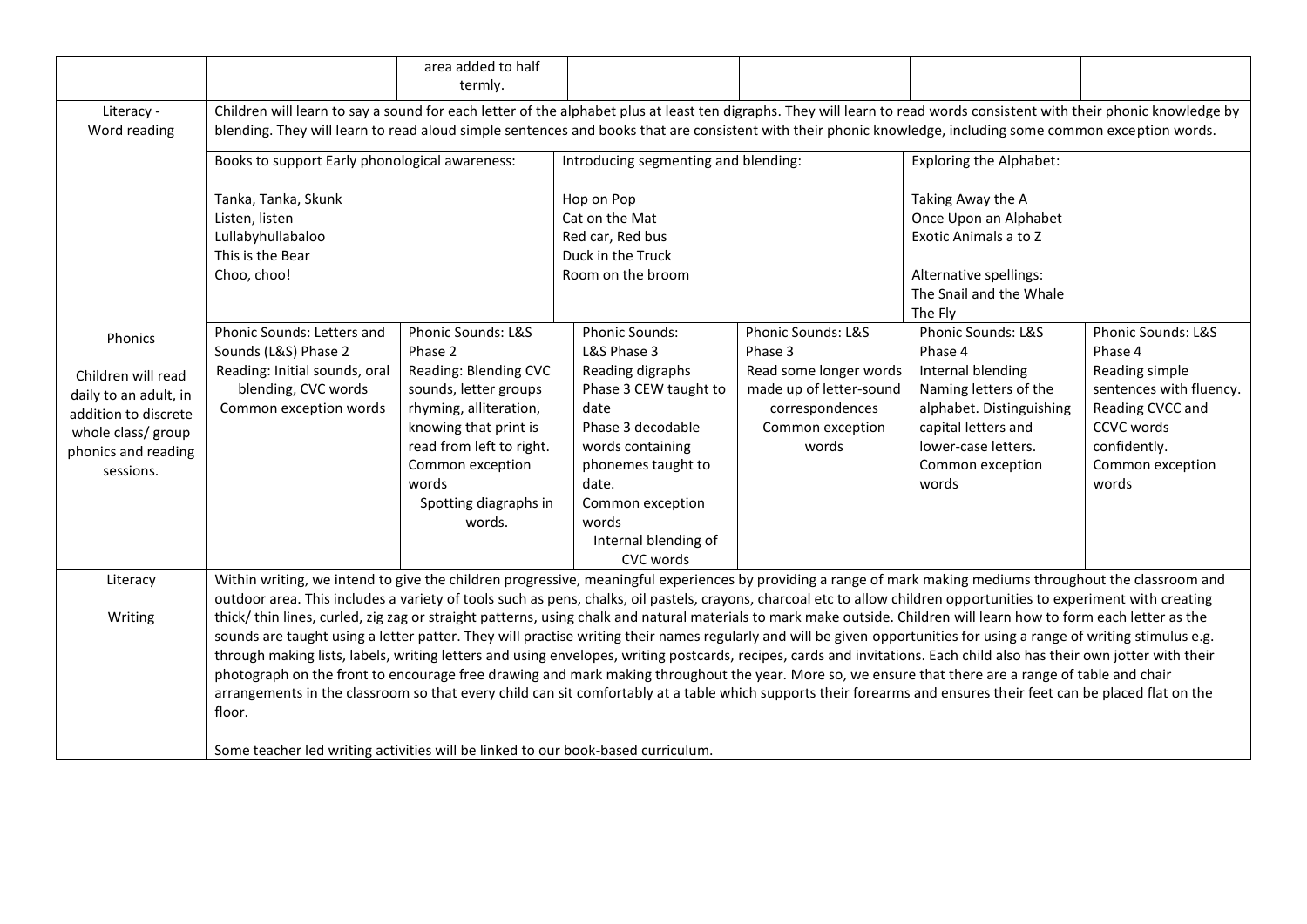| Literacy          | <b>Autumn 1</b>             | <b>Autumn 2</b>           | Spring 1                  | Spring 2                 | Summer 1                 | <b>Summer 2</b>         |
|-------------------|-----------------------------|---------------------------|---------------------------|--------------------------|--------------------------|-------------------------|
|                   | Encourage the children to   | Emphasis on correct       | Continue to ensure        | Cookbook/ instructional  | Model how to write a     | Poetry and rhyme        |
| Writing continued | give meaning to the marks   | pencil grip to form       | correct letter            | texts stimulus           | narrative using story    | stimulus linked to the  |
|                   | they make - talk about      | letters as they are being | formation.                | Simple description of    | maps/ Tales Toolkit.     | seaside - how does the  |
|                   | them with the children.     | taught - continue use of  | Attempt to write a        | recipes taught using     | Model writing a recount  | structure of a poem     |
|                   | Begin to copy some letters  | letter patter.            | simple caption.           | known sounds and         | following a trip/having  | differ from the         |
|                   | from their name and         | Hear and say the initial  | What could we say/        | common exception         | a visitor in.            | narratives we wrote     |
|                   | practise name writing       | sound in words and        | write inside a speech     | words that the children  | Spell L&S tricky words   | previously?             |
|                   | regularly.                  | attempt to write it       | bubble?                   | can now spell.           | and common exception     | Ensure correct letter   |
|                   | Hand out jotters and        | independently.            | Ensure children 'talk'    | Encourage spaces         | words.                   | formation before        |
|                   | explain to the children     | Write lists and labels.   | what they want to write   | between words and        | Segment and spell        | moving to y1.           |
|                   | these are for them to draw  | Segment sounds in CVC     | first (refer to Pie       | demonstrate to the       | words containing         | Write a sentence/s with |
|                   | freely.                     | words (by counting        | Corbett Talk for writing) | children why this is     | adjacent consonants.     | a full stop and finger  |
|                   | Begin structured activities | each sound on fingers)    | Spell L&S phase 2 tricky  | important.               | Encourage correct letter | spaces.                 |
|                   | within phonics/ writing     | and attempt to write      | words                     | Begin to write two       | formation, including     | <b>Ensure emerging</b>  |
|                   | sessions to guide the       | them independently.       | Keep modelling how to     | syllable words and       | capital letters.         | awareness of capital    |
|                   | children with what to copy/ | Draw own story maps       | read and re-read their    | simple sentences,        | Encourage phonetically   | letters e.g. for names, |
|                   | draw/ write.                | and talk about their      | own writing to check it   | character descriptions.  | plausible attempts at    | start of sentences.     |
|                   | Show children how to form   | drawings/ mark making.    | makes sense.              | Order the Easter story.  | spelling unknown         | Spelling of phase 4     |
|                   | letters correctly when      | Practise writing          | Sequence and label        |                          | words- which strategies  | tricky words.           |
|                   | teaching corresponding      | exception words as they   | simple life cycles and    | My first Cookbook        | could we use?            |                         |
|                   | phonemes and graphemes.     | are taught by             | simple animal names eg    | Children's cookbook      | Continue to model how    | Recounts of holidays    |
|                   | Teach letter patter whilst  | identifying the bit that  | dog, pig using sounds     | Handa's Surprise         | to say a sentence aloud  | Class acrostic poem     |
|                   | doing so that children can  | is tricky to spell.       | already taught.           | Jack and the Beanstalk   | before writing it to     | Writing postcards/      |
|                   | form letters correctly and  | Letter writing stimulus.  |                           | (retell parts of the     | ensure memorisation      | diaries                 |
|                   | with fluency.               | Ensure security with      | Owl babies (tale of fear) | story/repeated           | and clarity of what      | <b>Big Blue Whale</b>   |
|                   | Begin to hear and say the   | name writing.             | The Sleepy Bumblebee      | refrains)                | they'd like to write.    | (information text,      |
|                   | initial sounds within words |                           | (cumulative) labels and   | The Very Hungry          |                          | writing facts, non-     |
|                   | (eg rhyming words to link   | The Little Red Hen        | captions                  | Caterpillar (cumulative, | <b>Whatever Next</b>     | fiction)                |
|                   | with booked based           | (journey story)           | Mini beasts (animal fact  | adjectives)              | (description, journey    | Rainbow Fish (character |
|                   | curriculum) and continue a  | The Jolly Postman and     | file, compare two         |                          | story)                   | descriptions)           |
|                   | rhyming string.             | Jolly Christmas Postman   | animals)                  | Healthy eating           | Innovation of familiar   | Use familiar texts as a |
|                   | Begin to use a dominant     | (letters and letter       |                           | Menus                    | stories                  | model for own stories.  |
|                   | hand and ensure correct     | writing)                  |                           | Shopping lists-writing   |                          |                         |
|                   | pencil is used to support   | <b>Farmer Duck</b>        |                           | for a purpose            |                          |                         |
|                   | this.                       |                           |                           | Growing a bean diary     |                          |                         |
|                   |                             |                           |                           | Writing a recipe         |                          |                         |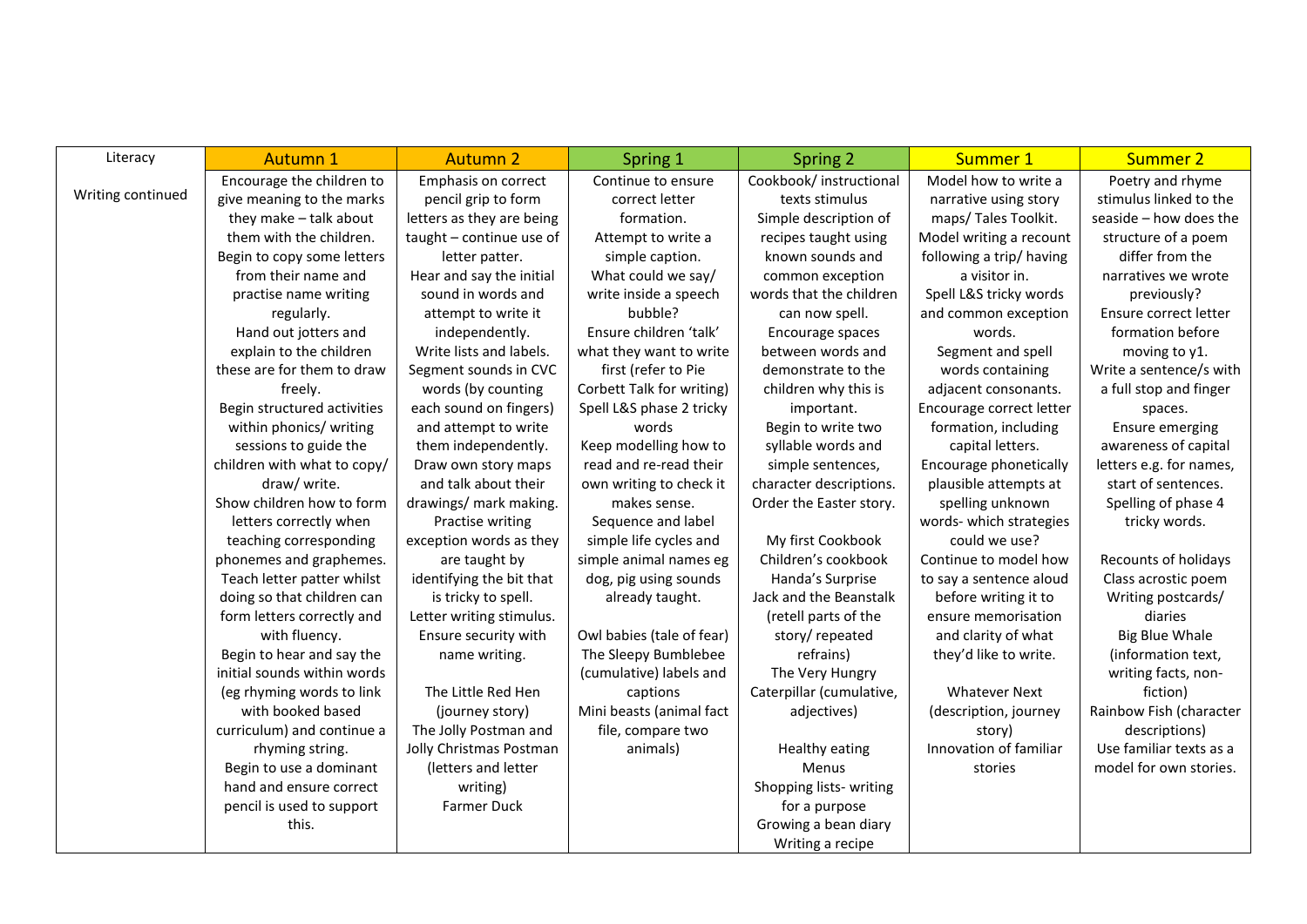| Texts as stimulus            | The Three Billy Goats |
|------------------------------|-----------------------|
| (alongside book-based        | Gruff (defeat the     |
| curriculum):                 | monster)              |
| Nursery rhymes (label        | Cinderella and        |
| characters)                  | traditional tales     |
| Giraffes can't dance         |                       |
| (wishing tale create I wish, |                       |
| link with PSED)              |                       |
| Oi Frog series (continue     |                       |
| rhyming string)              |                       |
|                              |                       |
|                              |                       |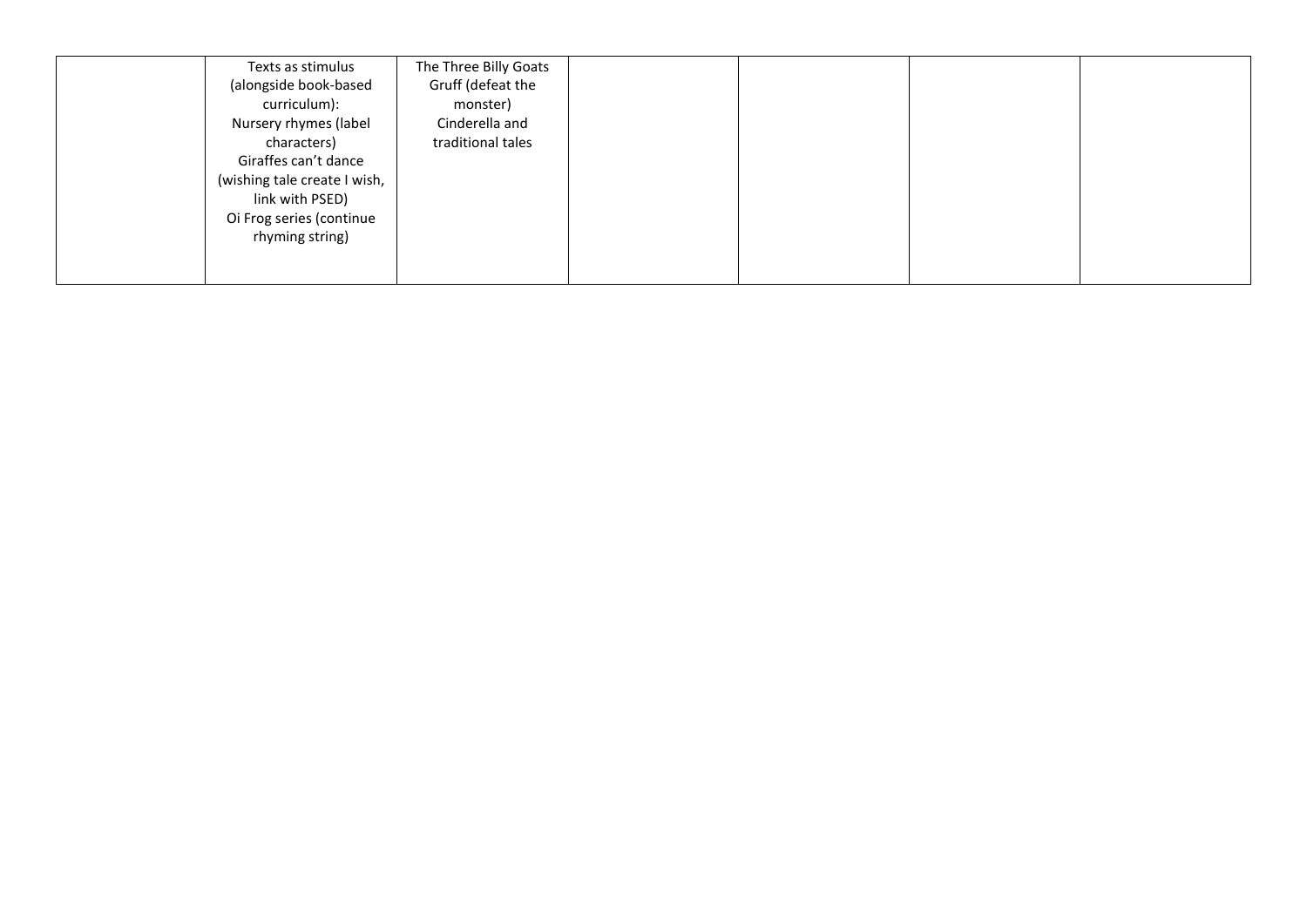| <b>Mathematics</b><br>Number<br>&<br><b>Numerical Patterns</b> | Developing a strong grounding in number is essential so that all children develop the necessary building blocks to excel mathematically. Children should be able<br>to count confidently, develop a deep understanding of the numbers to 10, the relationships between them and the patterns within those numbers. By providing<br>frequent and varied opportunities to build and apply this understanding - such as using manipulatives, including small pebbles and tens frames for organising<br>counting - children will develop a secure base of knowledge and vocabulary from which mastery of mathematics is built. In addition, it is important that the<br>curriculum includes rich opportunities for children to develop their spatial reasoning skills across all areas of mathematics including shape, space and measures.<br>It is important that children develop positive attitudes and interests in mathematics, look for patterns and relationships, spot connections, 'have a go', talk to<br>adults and peers about what they notice and not be afraid to make mistakes. |                         |                         |                                  |                            |                                       |
|----------------------------------------------------------------|---------------------------------------------------------------------------------------------------------------------------------------------------------------------------------------------------------------------------------------------------------------------------------------------------------------------------------------------------------------------------------------------------------------------------------------------------------------------------------------------------------------------------------------------------------------------------------------------------------------------------------------------------------------------------------------------------------------------------------------------------------------------------------------------------------------------------------------------------------------------------------------------------------------------------------------------------------------------------------------------------------------------------------------------------------------------------------------------|-------------------------|-------------------------|----------------------------------|----------------------------|---------------------------------------|
|                                                                | <b>Autumn 1</b>                                                                                                                                                                                                                                                                                                                                                                                                                                                                                                                                                                                                                                                                                                                                                                                                                                                                                                                                                                                                                                                                             | <b>Autumn 2</b>         | Spring 1                | Spring 2                         | Summer 1                   | <b>Summer 2</b>                       |
|                                                                | Getting to know you                                                                                                                                                                                                                                                                                                                                                                                                                                                                                                                                                                                                                                                                                                                                                                                                                                                                                                                                                                                                                                                                         | It's Me 123!            | Alive in 5!             | Building 9 and 10                | Superhero to 20 and        | Find my pattern                       |
| White Rose                                                     | counting throughout the                                                                                                                                                                                                                                                                                                                                                                                                                                                                                                                                                                                                                                                                                                                                                                                                                                                                                                                                                                                                                                                                     | Representing 1,2,3.     | Introducing zero,       | 9 and 10, comparing              | beyond                     | Doubling, sharing &                   |
| Scheme of learning                                             | day, positional language,                                                                                                                                                                                                                                                                                                                                                                                                                                                                                                                                                                                                                                                                                                                                                                                                                                                                                                                                                                                                                                                                   | Comparing 1-3,          | comparing numbers to    | numbers to 10, bonds             | <b>Building numbers</b>    | grouping, odd and even                |
|                                                                | provision inside and out.                                                                                                                                                                                                                                                                                                                                                                                                                                                                                                                                                                                                                                                                                                                                                                                                                                                                                                                                                                                                                                                                   | composition of 1-3,     | 5, composition of 4&5,  | to 10, 3D shapes,                | beyond 10, counting        |                                       |
|                                                                |                                                                                                                                                                                                                                                                                                                                                                                                                                                                                                                                                                                                                                                                                                                                                                                                                                                                                                                                                                                                                                                                                             | circles and triangles,  | compare mass and        | patterns                         | patterns beyond 10,        | <b>On the Move</b>                    |
|                                                                | <b>Just Like Me</b>                                                                                                                                                                                                                                                                                                                                                                                                                                                                                                                                                                                                                                                                                                                                                                                                                                                                                                                                                                                                                                                                         | spatial awareness,      | capacity                |                                  | spatial reasoning          | Deepening                             |
|                                                                | Matching, sorting,                                                                                                                                                                                                                                                                                                                                                                                                                                                                                                                                                                                                                                                                                                                                                                                                                                                                                                                                                                                                                                                                          | positional language     |                         | <b>Consolidation of</b>          |                            | understanding. Patterns               |
|                                                                | comparing amounts,                                                                                                                                                                                                                                                                                                                                                                                                                                                                                                                                                                                                                                                                                                                                                                                                                                                                                                                                                                                                                                                                          |                         | Growing 6,7,8           | previous learning                | <b>First then Now</b>      | and relationships,                    |
|                                                                | comparing size, mass and                                                                                                                                                                                                                                                                                                                                                                                                                                                                                                                                                                                                                                                                                                                                                                                                                                                                                                                                                                                                                                                                    | Light & Dark            | 6,7,8, making pairs,    |                                  | Adding more, taking        | spatial reasoning                     |
|                                                                | capacity, simple patterns                                                                                                                                                                                                                                                                                                                                                                                                                                                                                                                                                                                                                                                                                                                                                                                                                                                                                                                                                                                                                                                                   | Four, five, one more,   | combining two groups,   |                                  | away, spatial reasoning    |                                       |
|                                                                |                                                                                                                                                                                                                                                                                                                                                                                                                                                                                                                                                                                                                                                                                                                                                                                                                                                                                                                                                                                                                                                                                             | one less, shapes with   | length and height, time |                                  |                            | End of Year                           |
|                                                                | <b>Baseline Assessment</b>                                                                                                                                                                                                                                                                                                                                                                                                                                                                                                                                                                                                                                                                                                                                                                                                                                                                                                                                                                                                                                                                  | four sides, night and   |                         |                                  |                            | assessments                           |
|                                                                |                                                                                                                                                                                                                                                                                                                                                                                                                                                                                                                                                                                                                                                                                                                                                                                                                                                                                                                                                                                                                                                                                             | day<br>123 at the zoo   | None the Number         |                                  | Jack the Builder           |                                       |
| Books to support<br>Mathematical                               | A place for Zero<br>Remainder of One                                                                                                                                                                                                                                                                                                                                                                                                                                                                                                                                                                                                                                                                                                                                                                                                                                                                                                                                                                                                                                                        | I'm Number One          | Zero is the Leaves on   | How do Dinosaurs<br>Count to 10? | One Moose, 20 Mice         | This is the Story of<br>Alison Hubble |
| learning                                                       | <b>Counting Creatures</b>                                                                                                                                                                                                                                                                                                                                                                                                                                                                                                                                                                                                                                                                                                                                                                                                                                                                                                                                                                                                                                                                   | One Bear at Bedtime     | the Tree                | One Gorilla                      | One to 10 and Back         | Two of Everything                     |
|                                                                | The Bear in the Cave                                                                                                                                                                                                                                                                                                                                                                                                                                                                                                                                                                                                                                                                                                                                                                                                                                                                                                                                                                                                                                                                        | The Little Bear & the   | A Squash and a Squeeze  | Mouse Count                      | Again                      | Double Dave                           |
|                                                                | Seaweed Soup                                                                                                                                                                                                                                                                                                                                                                                                                                                                                                                                                                                                                                                                                                                                                                                                                                                                                                                                                                                                                                                                                | Wish Fish               | Room on the Broom       | Nine Naughty Kittens             | A Dozen Ducklings Lost     | Double the Ducks                      |
|                                                                | Peace at Last                                                                                                                                                                                                                                                                                                                                                                                                                                                                                                                                                                                                                                                                                                                                                                                                                                                                                                                                                                                                                                                                               | Number Farm             | I Spy Numbers           | Feast for 10                     | and Found                  | The doorbell Rang                     |
|                                                                | The button Box                                                                                                                                                                                                                                                                                                                                                                                                                                                                                                                                                                                                                                                                                                                                                                                                                                                                                                                                                                                                                                                                              | Circle/Triangle         | Who Sank the Boat       | Cockatoos                        | Which is Round? Which      | The Gingerbread Man                   |
|                                                                | Duck in the Truck                                                                                                                                                                                                                                                                                                                                                                                                                                                                                                                                                                                                                                                                                                                                                                                                                                                                                                                                                                                                                                                                           | The Little Firefighters | <b>Balancing Act</b>    | Mr Magnolia                      | is Bigger?                 | Bean Thirteen                         |
|                                                                | Dear Zoo                                                                                                                                                                                                                                                                                                                                                                                                                                                                                                                                                                                                                                                                                                                                                                                                                                                                                                                                                                                                                                                                                    | Round is the Moon       | A Beach for Albert      | Ten Black Dots                   | 1 is a Snail, 10 is a Crab | One Hungry Cat                        |
|                                                                | A New House for Mouse                                                                                                                                                                                                                                                                                                                                                                                                                                                                                                                                                                                                                                                                                                                                                                                                                                                                                                                                                                                                                                                                       | Cake                    | The Ugly Five           | The Napping House                | 1 is One                   | Ness the Nurse                        |
|                                                                | Mr Big                                                                                                                                                                                                                                                                                                                                                                                                                                                                                                                                                                                                                                                                                                                                                                                                                                                                                                                                                                                                                                                                                      | Rosie's Walk            | The Blue Balloon        | <b>Engines Engines</b>           | The real Princess          | One Odd Day                           |
|                                                                |                                                                                                                                                                                                                                                                                                                                                                                                                                                                                                                                                                                                                                                                                                                                                                                                                                                                                                                                                                                                                                                                                             | Mrs Wishy Washy         | Anno's Counting Book    | <b>Mouse Shapes</b>              | 10 on a train              | Pete the Cat and the                  |
|                                                                |                                                                                                                                                                                                                                                                                                                                                                                                                                                                                                                                                                                                                                                                                                                                                                                                                                                                                                                                                                                                                                                                                             | Me on A Map             | Six Dinner Sid          | <b>Changes Changes</b>           | 20 Big trucks in the       | <b>Missing Cupcakes</b>               |
|                                                                |                                                                                                                                                                                                                                                                                                                                                                                                                                                                                                                                                                                                                                                                                                                                                                                                                                                                                                                                                                                                                                                                                             | Each Peach Pear Plum    | Sidney the Silly Only   | Pattern Bugs                     | Middle of the Street       | Mr Grumpy's Outing                    |
|                                                                |                                                                                                                                                                                                                                                                                                                                                                                                                                                                                                                                                                                                                                                                                                                                                                                                                                                                                                                                                                                                                                                                                             | <b>Witches Four</b>     | Eats Six                | <b>Busy Busy Busy</b>            | Snail Trail: A Journey     | Billy's Bucket                        |
|                                                                |                                                                                                                                                                                                                                                                                                                                                                                                                                                                                                                                                                                                                                                                                                                                                                                                                                                                                                                                                                                                                                                                                             | Bear in a Square        | Simon's Sock            | Pattern Fish                     | Through Modern Art         | How Many Legs                         |
|                                                                |                                                                                                                                                                                                                                                                                                                                                                                                                                                                                                                                                                                                                                                                                                                                                                                                                                                                                                                                                                                                                                                                                             | Fox in the Dark         | Pairs! In the Garden    |                                  | Which One Doesn't          | The Secret Path                       |
|                                                                |                                                                                                                                                                                                                                                                                                                                                                                                                                                                                                                                                                                                                                                                                                                                                                                                                                                                                                                                                                                                                                                                                             |                         |                         |                                  | Belong                     | If I Built a House                    |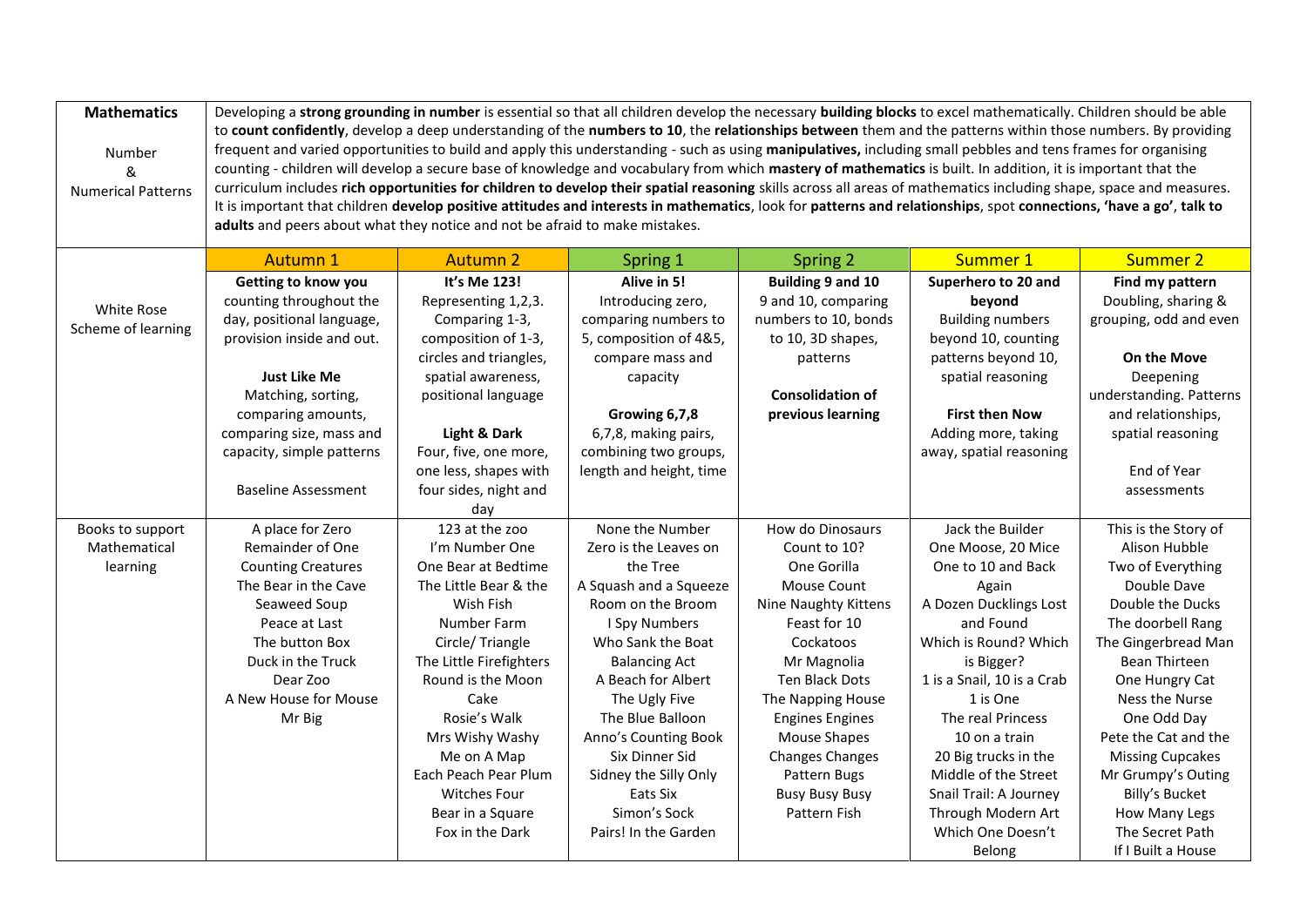| Day Monkey, Night   | The Giraffe who got a |  | In Every House on Every |
|---------------------|-----------------------|--|-------------------------|
| Monkey              | Knot                  |  | Street                  |
| The Dark, Dark Tale | Mr Wolf's Week        |  |                         |
|                     |                       |  |                         |
|                     |                       |  |                         |
|                     |                       |  |                         |
|                     |                       |  |                         |
|                     |                       |  |                         |
|                     |                       |  |                         |
|                     |                       |  |                         |
|                     |                       |  |                         |
|                     |                       |  |                         |
|                     |                       |  |                         |

| <b>Understanding the</b><br>World                                                              | Understanding the world involves guiding children to make sense of their physical world and their community. The frequency and range of children's personal<br>experiences increases their knowledge and sense of the world around them - from visiting parks, libraries and museums to meeting important members of society<br>such as police officers, nurses and firefighters. In addition, listening to a broad selection of stories, non-fiction, rhymes and poems will foster their understanding<br>of our culturally, socially, technologically and ecologically diverse world. As well as building important knowledge, this extends their familiarity with words that<br>support understanding across domains. Enriching and widening children's vocabulary will support later reading comprehension. |                                                                                                                                                                                                                                                                                                          |                                                                                                                                                                                                                                                                                                                                                        |                                                                                                                                                                                              |                                                                                                                                                                                                                  |                                                                                                                                                                                                                                                                                                                                   |  |
|------------------------------------------------------------------------------------------------|-----------------------------------------------------------------------------------------------------------------------------------------------------------------------------------------------------------------------------------------------------------------------------------------------------------------------------------------------------------------------------------------------------------------------------------------------------------------------------------------------------------------------------------------------------------------------------------------------------------------------------------------------------------------------------------------------------------------------------------------------------------------------------------------------------------------|----------------------------------------------------------------------------------------------------------------------------------------------------------------------------------------------------------------------------------------------------------------------------------------------------------|--------------------------------------------------------------------------------------------------------------------------------------------------------------------------------------------------------------------------------------------------------------------------------------------------------------------------------------------------------|----------------------------------------------------------------------------------------------------------------------------------------------------------------------------------------------|------------------------------------------------------------------------------------------------------------------------------------------------------------------------------------------------------------------|-----------------------------------------------------------------------------------------------------------------------------------------------------------------------------------------------------------------------------------------------------------------------------------------------------------------------------------|--|
|                                                                                                | Autumn 1                                                                                                                                                                                                                                                                                                                                                                                                                                                                                                                                                                                                                                                                                                                                                                                                        | Autumn 2                                                                                                                                                                                                                                                                                                 | Spring 1                                                                                                                                                                                                                                                                                                                                               | Spring 2                                                                                                                                                                                     | Summer 1                                                                                                                                                                                                         | Summer 2                                                                                                                                                                                                                                                                                                                          |  |
| People, Cultures and<br>Communities                                                            | Being Special - where do<br>we belong?<br>Who do we care about?                                                                                                                                                                                                                                                                                                                                                                                                                                                                                                                                                                                                                                                                                                                                                 | Incarnation-Why do<br><b>Christians perform</b><br>Nativity plays at<br>Christmas?                                                                                                                                                                                                                       | What times/ stories<br>are special and why?                                                                                                                                                                                                                                                                                                            | Salvation- why do<br>Christians put a cross in<br>and Easter garden?                                                                                                                         | God/ Creation - why is<br>the word 'God' so<br>important to<br><b>Christians?</b>                                                                                                                                | What places are special<br>and why?                                                                                                                                                                                                                                                                                               |  |
| RE Cornwall Agreed<br>Syllabus<br>Understanding<br>Christianity and<br><b>Additional Units</b> | How do we show love/<br>know I am loved?<br>What happens in a<br>Christian infant baptism?<br>(Visit to the church)<br>How are babies welcomed<br>into a religion other than<br>Christianity?<br>Children identify their<br>family members and<br>describe people who are<br>familiar to them, look at<br>photos, create 'All about<br>Me' Floor book.                                                                                                                                                                                                                                                                                                                                                                                                                                                          | What special stories<br>about Jesus are in the<br>Bible?<br>Why do Christians<br>celebrate Jesus'<br>birthday and what<br>happens at a traditional<br>Christian festival?<br>(Christmas)<br>What makes every<br>single person unique<br>and precious?<br>Retell religious stories,<br>making connections | Talk about favourite<br>stories and reasons for<br>these being so.<br>Which stories are<br>special to Christians and<br>other faiths? Identify<br>sacred texts e.g. Bible,<br>Torah.<br>Which stories tell us<br>about how we should<br>behave towards others<br>(eg Jesus' story of the<br>ten lepers/ Cahunkah<br>standing up for what is<br>right)? | Say why Easter is a<br>special time for<br>Christians.<br>Recognise some<br>symbols that Christians<br>use during Holy week<br>e.g. palm leaves, cross.<br>Why do we have eggs at<br>Easter? | What does the word<br>'God' mean? What do<br>the children think God<br>looks like?<br>What is amazing about<br>the world?<br>What is the story that<br>Christians and Jews use<br>to think about the<br>Creator? | Talk about somewhere<br>that is special to<br>themselves and why.<br>Where do you feel<br>happy and why?<br>Special places for<br>believers to go - which<br>things are special in a<br>place of worship?<br>Begin to recognise that<br>for Christians, Muslims<br>or Jews, these special<br>things link to beliefs<br>about God. |  |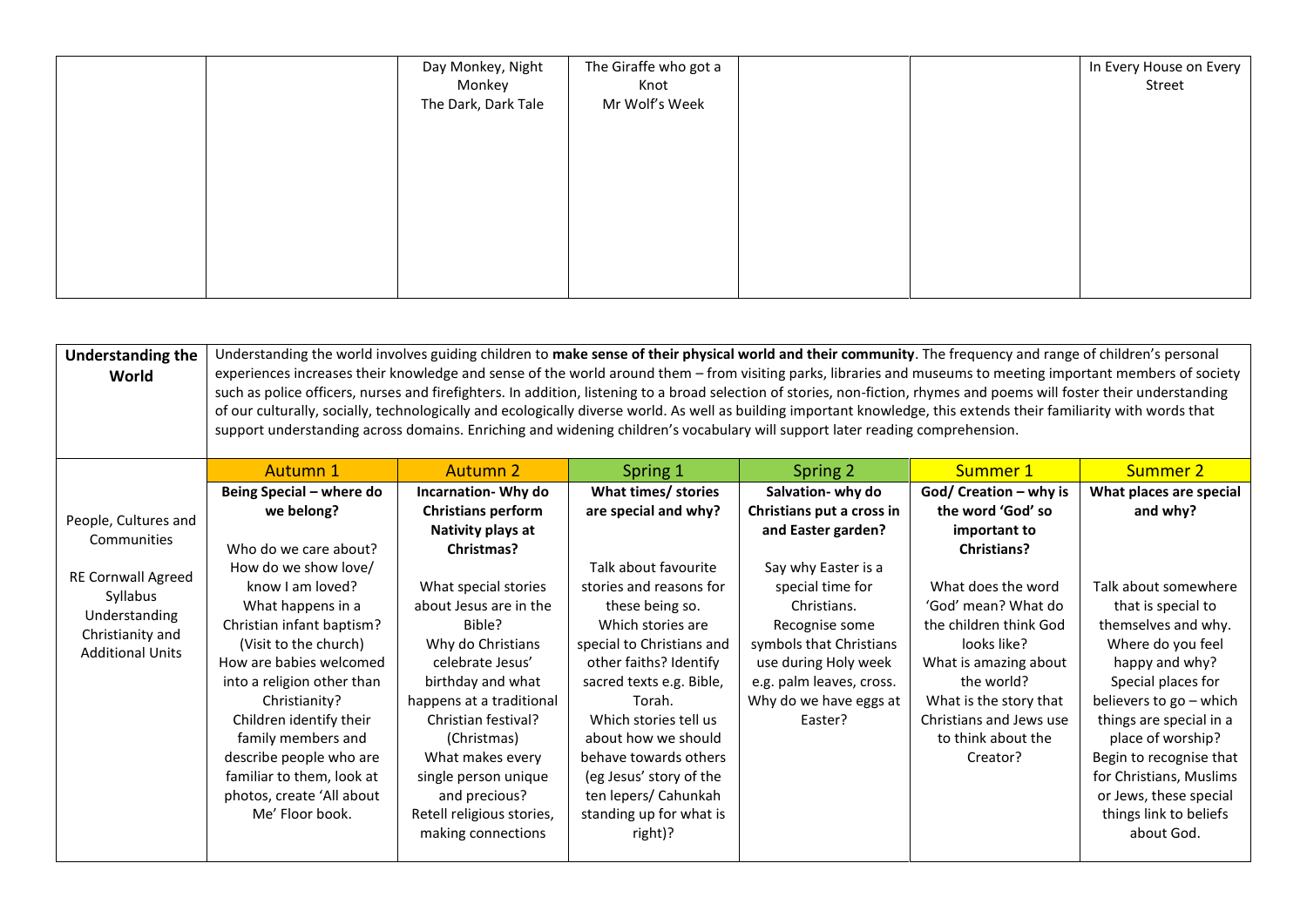|                   | Draw similarities and make<br>comparisons between their<br>own family and others.<br>Share scrap books made<br>over the Summer.<br>Read books about families.<br>Who is in our community?<br>Open the book visitors into<br>school.<br>Harvest service at the<br>church.<br>Rosh Hashanah<br>Yom Kippur<br>Sukkot            | with personal<br>experiences.<br>Rev Rosheen into<br>school and visit to the<br>church to see the<br>Nativity tableaux and<br>Carol Concert.<br>Diwali - story of Rama<br>and Sita, make lamps,<br>sweets, Rangoli<br>patterns<br>Hanukkah<br>Christmas- make mince<br>pies and explain why                                                                                                             | <b>Chinese New Year</b><br>Ephiphany<br>Shrove Tuesday/Ash<br>Wednesday<br>St David's Day<br>St Piran's day<br>Shivaratri                                                                  | Holi<br>Palm Sunday<br>Passover<br>Easter<br>Start of Ramadan                                                                                                                                                                       | Eid<br>Shavout<br>St George's Day                                                                                                                                                                                                                                                     | Visit a place of worship<br>other than a church.<br>Which other buildings<br>are important in our<br>community?<br>Summer Solstice<br>Praze Fair Show                                                                                                                                                                                  |
|-------------------|------------------------------------------------------------------------------------------------------------------------------------------------------------------------------------------------------------------------------------------------------------------------------------------------------------------------------|---------------------------------------------------------------------------------------------------------------------------------------------------------------------------------------------------------------------------------------------------------------------------------------------------------------------------------------------------------------------------------------------------------|--------------------------------------------------------------------------------------------------------------------------------------------------------------------------------------------|-------------------------------------------------------------------------------------------------------------------------------------------------------------------------------------------------------------------------------------|---------------------------------------------------------------------------------------------------------------------------------------------------------------------------------------------------------------------------------------------------------------------------------------|----------------------------------------------------------------------------------------------------------------------------------------------------------------------------------------------------------------------------------------------------------------------------------------------------------------------------------------|
|                   | All Saints Day                                                                                                                                                                                                                                                                                                               | they used to be oval!                                                                                                                                                                                                                                                                                                                                                                                   |                                                                                                                                                                                            |                                                                                                                                                                                                                                     |                                                                                                                                                                                                                                                                                       |                                                                                                                                                                                                                                                                                                                                        |
| Past and Present  | Find their way around the<br>school- how has this<br>changed over time? Show<br>old photos of the school,<br>old letter and trophies in<br>the cabinets - recognise<br>that these things happened<br>before they were born.<br>Discuss many of their<br>parents coming to this<br>school!<br>Birthdays and past<br>birthdays | Talk about Christmas<br>and what they have<br>done with their families<br>to celebrate in the past.<br>How did Christmas used<br>to be celebrated and<br>how is it celebrated<br>around the world?<br>Explore stories of<br>Christmas around the<br>world.<br>Share different culture<br>versions of famous<br>traditional tales-when<br>were these written?<br>What is the same?<br>What is different? | Place events from<br>stories in chronological<br>order.<br><b>Puffins Greta Thunburg</b><br>book- what is her<br>message and why?<br>How do living things<br>grow and change over<br>time? | Foods from the past.<br>Relatives' favourite<br>recipes.<br>Grandparents in to cook<br>with us (coincide with<br>Grandparents day).<br>Farming in the past and<br>now-Tractor Ted.<br>Helston Museum visit to<br>see old machinery. | Investigating structures-<br>read Rosie Revere<br>Engineer and Iggy Peck<br>architect books.<br>How/ when were our<br>houses made?<br>How features of the<br>local environment have<br>changed.<br>Significant people in<br>space (events that<br>happened before they<br>were born). | Talk about holidays the<br>children may have been<br>on.<br>Explore places in the<br>world which contrast<br>with where we live-<br>virtual link to Egypt.<br>How are the children's<br>lives there different/<br>the same in how they<br>travel to school,<br>lunches, where they<br>live?<br>Magic Grandad -<br>Seaside in the past. |
| The Natural World | Start weekly trips to the<br>woods.<br>Change of seasons.<br>Familiarise themselves<br>with the school-Inside/<br>outside areas.<br>Describe what they can                                                                                                                                                                   | Night and day<br>Light and dark - shadow<br>puppets<br>Winter changes<br>Links with The Jolly<br>Postman and Jolly<br>Christmas Postman.                                                                                                                                                                                                                                                                | Build bug hotels.<br>Ice melting<br>Name and draw<br>pictures of animals after<br>observing closely.<br>How do animals behave<br>differently as the                                        | What happens at the<br>beginning of Spring?<br>New life.<br>Egg drop experiment.<br>Name familiar plants<br>and draw pictures of<br>them after observing                                                                            | How does the world<br>around us change as we<br>enter Summer?<br>Talk about wonders of<br>the natural world.<br>Shadows.<br>Recycling - who helps                                                                                                                                     | Build boats that float.<br>Explore floating/ sinking<br>Metallic/ non-metallic<br>objects<br>Sing songs and join in<br>with rhymes about the<br>seas and natural world.                                                                                                                                                                |
|                   | hear/ feel/ see outside.                                                                                                                                                                                                                                                                                                     | Show aerial maps of the                                                                                                                                                                                                                                                                                                                                                                                 | seasons change?                                                                                                                                                                            |                                                                                                                                                                                                                                     | us to keep our                                                                                                                                                                                                                                                                        | Maritime Museum visit.                                                                                                                                                                                                                                                                                                                 |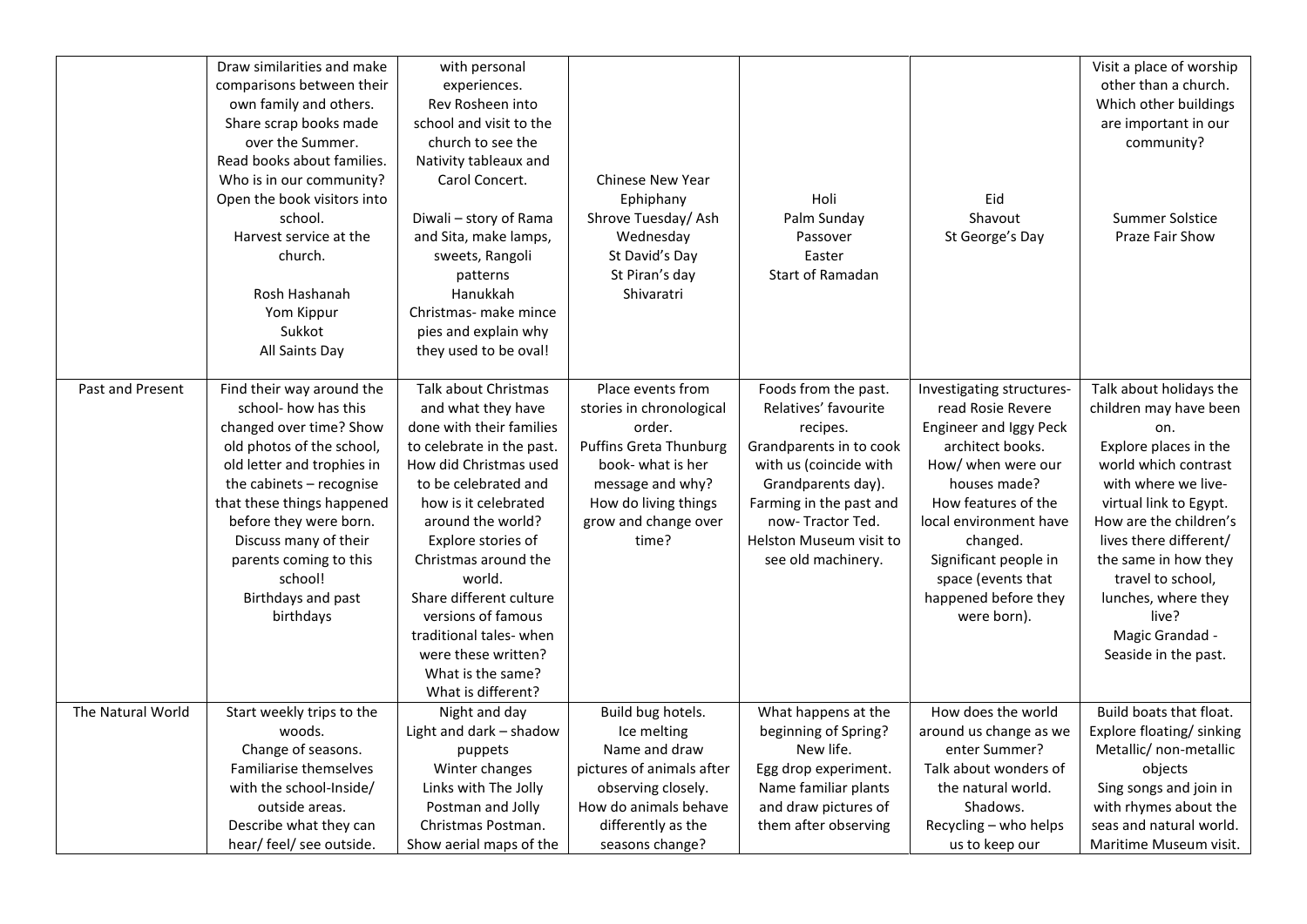|                   | Wild tribe days and         | school and surrounding-  | Visit to Trevigles Farm  | closely/ plot their         | environment clean and    | Explore excerpts from                       |
|-------------------|-----------------------------|--------------------------|--------------------------|-----------------------------|--------------------------|---------------------------------------------|
|                   | outdoor learning.           | what do we notice?       | Explore seasonal and     | growth.                     | tidy and what can we     | David Attenborough                          |
|                   | Magnets.                    | Walk around the village, | weather changes.         | Encourage use of            | do to help?              | documentaries and                           |
|                   |                             | plot simple map of the   | Nocturnal and diurnal    | terminology 'I see' I       | Beach visit and clean.   | National Geographic.                        |
|                   |                             | walk and immediate       | animals.                 | think' I wonder'.           | <b>RNLI visit</b>        | (Bring in National                          |
|                   |                             | environment.             | Which animals            | Make grass heads.           | Foods from around the    | Geographic for kids                         |
|                   |                             | Beach clean - caring for | hibernate and why?       | Make individual Easter      | world, where do these    | magazines)                                  |
|                   |                             | the natural world        | Compare jungle animals   | gardens.                    | grow?                    | Contrasting                                 |
|                   |                             | around us.               | to those observed on     | Celery stalk experiment     | Food workshop at the     | environments.                               |
|                   |                             | Make bird feeders.       | the farm $-$ trip to the | to show function of         | Eden Project/ visitor    | Beach visit again-what                      |
|                   |                             | Winter Woods Rogue       | ZOO.                     | roots.                      | into school.             | can we find in the rock                     |
|                   |                             | Theatre visit.           |                          |                             |                          | pools?                                      |
|                   |                             |                          | The Week Science and     | The Week Science and        |                          |                                             |
|                   |                             |                          | Nature magazines         | Nature magazines            |                          |                                             |
|                   |                             |                          |                          |                             |                          |                                             |
| Books to support  | The Seasons                 |                          | Do you Love Bugs?        |                             | Rosie Revere and friends |                                             |
| Understanding the | Forest Fun                  |                          |                          | <b>Caterpillar and Bean</b> |                          | Astro Girl                                  |
| World             | Say Hi to Hedgehogs         |                          |                          | Tadpole to Frog             |                          | My World, your world                        |
|                   | Bear's Winter               |                          |                          | Wonderful World of Weather  |                          | Here We Are                                 |
|                   | The Squirrels Busy Year     |                          |                          | The Boy who loved everybody |                          | Shine                                       |
|                   | The Tree that's Meant To Be |                          |                          | A Seed is Sleepy            |                          | Hats of Faith                               |
|                   | Pumpkin Soup                |                          |                          | It starts with a seed       |                          | Oceans                                      |
|                   | We Gather Together          |                          |                          | We build our homes          |                          | Incredible rainforests                      |
|                   | Leaf Man                    |                          |                          | The Extraordinary Gardener  |                          | <b>Octopus Shocktopus</b>                   |
|                   | The Scarecrow's Wedding     |                          |                          | Small in the City           |                          | Zim Zam Zoom                                |
|                   | The Very Helpful Hedgehog   |                          |                          | The Street Beneath my Feet  |                          | <b>Marvellous Machines</b>                  |
|                   | The Crayons Christmas       |                          |                          | An Egg is Quiet             |                          | The Great Explorer                          |
|                   | Tree- seasons Come and go   |                          |                          | Superworm                   |                          | Little People, Big Dreams Ernest Shackleton |
|                   | <b>Traction Man</b>         |                          |                          | <b>Snail Trail</b>          |                          | A Story About Afiya                         |
|                   |                             |                          |                          | The Magic Porridge Pot      |                          | Nimesh The Adventurer                       |
|                   |                             |                          |                          | Anasi and the Pot of Beans  |                          | Clean up                                    |
|                   |                             |                          |                          |                             |                          | The Last Tree                               |
|                   |                             |                          |                          |                             |                          | Somebody Swallowed Stanley                  |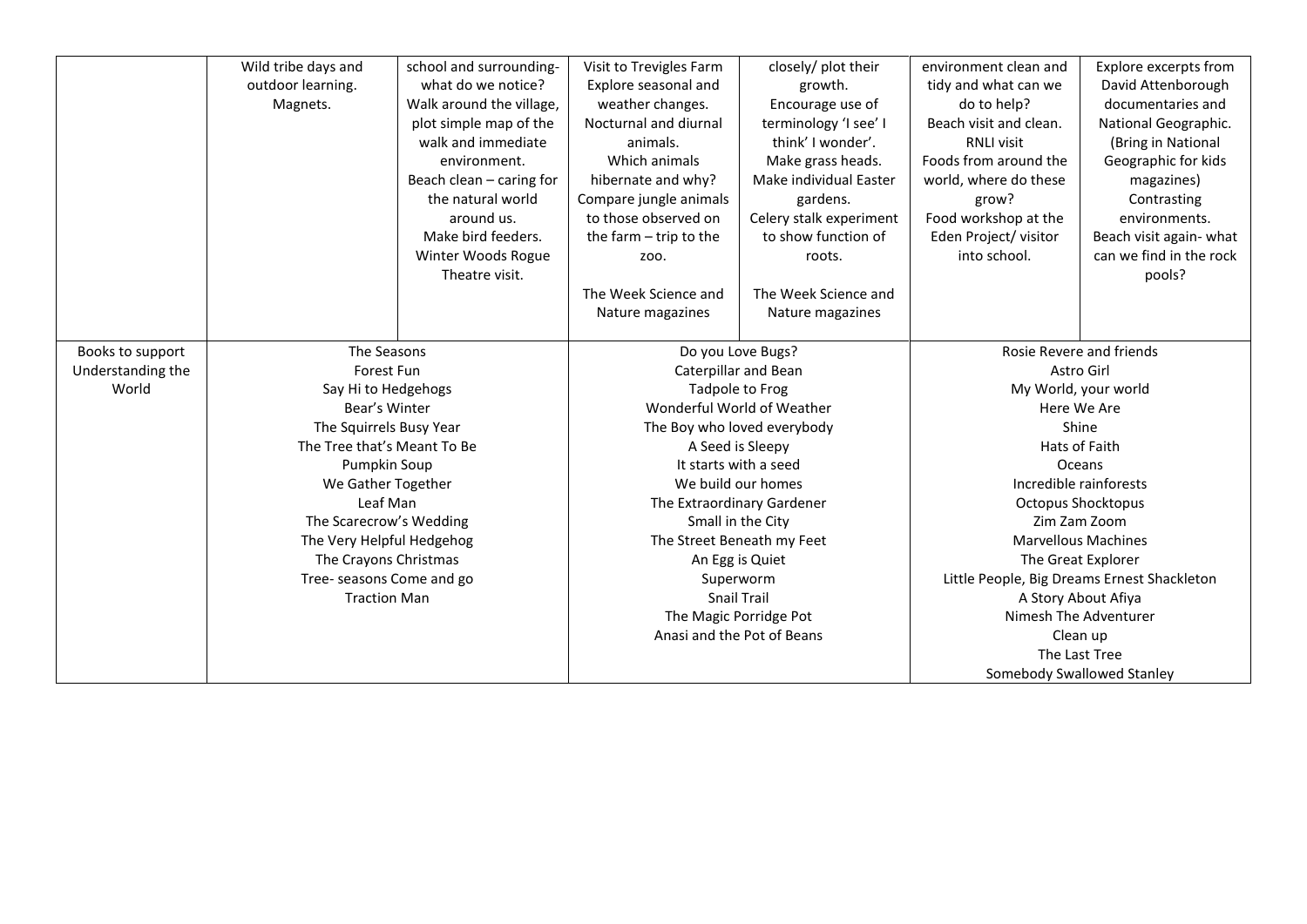| <b>Expressive Arts</b><br>and Design                                                                                                                                                                                                      | The development of children's artistic and cultural awareness supports their imagination and creativity. It is important that children have regular opportunities to<br>engage with the arts, enabling them to explore and play with a wide range of media and materials. The quality and variety of what children see, hear and<br>participate in is crucial for developing their understanding, self-expression, vocabulary and ability to communicate through the arts. The frequency, repetition<br>and depth of their experiences are fundamental to their progress in interpreting and appreciating what they hear, respond to and observe.<br>At Crowan, we intend to give children an insight into new musical worlds by inviting musicians in to play music to children and talk about it, alongside dance and<br>drama specialists as part of our ongoing MADE (Music, Dance and drama Education) project. We will encourage the children to listen attentively to music and<br>stories using our listening station in the classroom. We enjoy using and making our own musical instruments both inside and outside of the classroom. |                                                                                    |                                                                                                                                                                                                  |                                                                                                                                                                                                                                                                                  |                                                                                                                                                                                                                                                                                   |                                                                                                                                                                                                                             |  |  |
|-------------------------------------------------------------------------------------------------------------------------------------------------------------------------------------------------------------------------------------------|-------------------------------------------------------------------------------------------------------------------------------------------------------------------------------------------------------------------------------------------------------------------------------------------------------------------------------------------------------------------------------------------------------------------------------------------------------------------------------------------------------------------------------------------------------------------------------------------------------------------------------------------------------------------------------------------------------------------------------------------------------------------------------------------------------------------------------------------------------------------------------------------------------------------------------------------------------------------------------------------------------------------------------------------------------------------------------------------------------------------------------------------------|------------------------------------------------------------------------------------|--------------------------------------------------------------------------------------------------------------------------------------------------------------------------------------------------|----------------------------------------------------------------------------------------------------------------------------------------------------------------------------------------------------------------------------------------------------------------------------------|-----------------------------------------------------------------------------------------------------------------------------------------------------------------------------------------------------------------------------------------------------------------------------------|-----------------------------------------------------------------------------------------------------------------------------------------------------------------------------------------------------------------------------|--|--|
|                                                                                                                                                                                                                                           | Autumn 1                                                                                                                                                                                                                                                                                                                                                                                                                                                                                                                                                                                                                                                                                                                                                                                                                                                                                                                                                                                                                                                                                                                                        | <b>Autumn 2</b>                                                                    | Spring 1                                                                                                                                                                                         | Spring 2                                                                                                                                                                                                                                                                         | Summer 1                                                                                                                                                                                                                                                                          | <b>Summer 2</b>                                                                                                                                                                                                             |  |  |
|                                                                                                                                                                                                                                           | <b>Drawing</b>                                                                                                                                                                                                                                                                                                                                                                                                                                                                                                                                                                                                                                                                                                                                                                                                                                                                                                                                                                                                                                                                                                                                  | <b>Painting</b>                                                                    | Collage                                                                                                                                                                                          | <b>Printing</b>                                                                                                                                                                                                                                                                  | 3D                                                                                                                                                                                                                                                                                | Fabric                                                                                                                                                                                                                      |  |  |
| Art Scottish Borders<br>Scheme of work - all<br>work created weekly<br>will be displayed on<br>a wall in the corridor<br>for the school and<br>parents to enjoy,<br>then be<br>photographed for a<br>portfolio before<br>being sent home. | Make lines<br>Create observation and<br>fantasy drawing using line<br>skills.                                                                                                                                                                                                                                                                                                                                                                                                                                                                                                                                                                                                                                                                                                                                                                                                                                                                                                                                                                                                                                                                   | Mix secondary colours.<br>Controlling shape with<br>brushes, creating<br>pictures. | Develop knowledge of<br>colour and texture.<br>Draw round templates,<br>fold and cut simple<br>shapes & create a<br>design with them.<br>Use textured fabric and<br>paper shapes in<br>pictures. | Develop knowledge of<br>shape & pattern. Use<br>finger, card and transfer<br>printing.<br>Manipulate simple<br>shapes & limited<br>colours to produce clear<br>prints in an imaginative<br>manner.<br>Make repeated patterns<br>& understand the idea<br>of symmetrical pattern. | Develop an<br>understanding of shape<br>& form using a variety<br>of 3D materials.<br>Make simple shapes &<br>press these into clay to<br>create texture.<br>Cover boxes with paper<br>to create patterns<br>Build a group sculpture<br>which stands (Barbara<br>Hepworth museum) | Develop an<br>understanding of<br>texture & skills in<br>sewing & weaving.<br>Identify different<br>textures, patterns &<br>understand patchwork.<br>Use glue efficiently.<br>Manage in/out sewing<br>& weaving techniques. |  |  |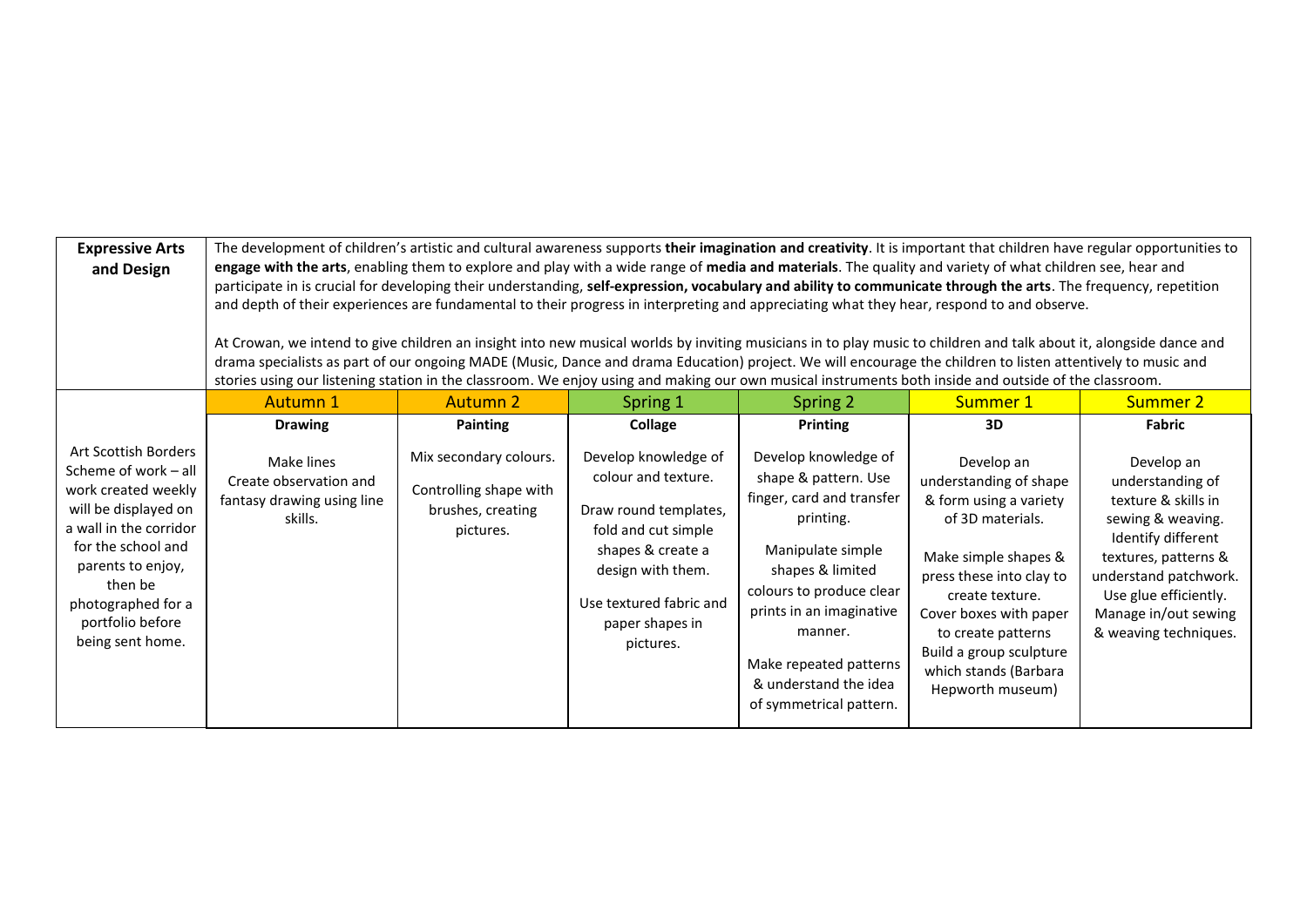|                            | Join in with songs; begin to                         | Use different textures     | Rousseau's Tiger /       | Make different                                  | Design and make         | Sand pictures / Rainbow                             |
|----------------------------|------------------------------------------------------|----------------------------|--------------------------|-------------------------------------------------|-------------------------|-----------------------------------------------------|
| Children will have         | mix colours, join in with                            | and materials to make      | animal prints. Designing | textures; make patterns                         | rockets. Design and     | fish collages                                       |
| lots of opportunities      | role play games and use                              | houses for the three       | homes for hibernating    | using different colours                         | make objects they may   | Lighthouse designs                                  |
| to learn an perform        | resources available for                              | little pigs and bridges    | animals.                 |                                                 | need in space, thinking | Paper plate jellyfish-                              |
| songs or rhymes            | props; build models using                            | for the Three Billy Goats  |                          | Children will explore                           | about form and          | weaving tentacles                                   |
| daily in class. These      | construction equipment.                              |                            | Collage owls /           | ways to protect the                             | function.               | Puppet shows: Provide                               |
| may be linked to our       | Sing call-and-response                               | Listen to music and        | symmetrical butterflies  | growing of plants by                            | Learn a traditional     | a wide range of props                               |
| topic or the               | songs, so that children can                          | make their own dances      | Children will be         | designing scarecrows.                           | African song and dance  | for play which                                      |
| children's interests.      | echo phrases of songs.                               | in response.               | encouraged to select     |                                                 | and perform it.         | encourage imagination.                              |
|                            | Self-portraits, junk                                 |                            | the tools and            | Collage-farm animals /                          | Encourage children to   | Salt dough                                          |
|                            | modelling, take picture of                           | Castle models              | techniques they need to  | Making houses. Pastel                           | create their own music. | Water pictures, collage,                            |
|                            | children's creations and                             |                            | assemble materials that  | drawings, printing,                             | Junk modelling, houses, | shading by adding black                             |
|                            | record them explaining                               | Firework pictures,         | they are using e.g       | patterns on Easter eggs,                        | bridges, boats and      | or white, colour mixing                             |
|                            | what they did.                                       | Christmas decorations,     | creating animal masks.   | Life cycles, Flowers-Sun                        | transport.              | for beach huts, making                              |
|                            | Julia Donaldson songs                                | Christmas cards, Divas,    |                          | flowers                                         | Exploration of other    | passports.                                          |
|                            | Exploring sounds and how                             | Christmas songs/poems      | Making lanterns,         |                                                 | countries - dressing up | Colour mixing -                                     |
|                            | they can be changed,                                 | The use of story maps,     | Chinese writing, puppet  | Mother's Day crafts                             | in different costumes.  | underwater pictures.                                |
|                            | tapping out of simple                                |                            | making, Chinese music    | Easter crafts                                   | Retelling familiar      | Father's                                            |
|                            | rhythms.                                             | props, puppets & story     | and composition          |                                                 | stories. Creating outer | Day Crafts                                          |
|                            | Provide opportunities to                             | bags will encourage        |                          | Home Corner role play                           | space pictures.         |                                                     |
|                            | work together to develop                             | children to retell, invent | <b>Shadow Puppets</b>    | Artwork themed around                           | Provide children with a |                                                     |
|                            | and realize creative ideas.                          | and adapt stories.         | Continue to teach the    | Eric Carle / The Seasons                        | range of materials for  |                                                     |
|                            | Stages inside and out.                               | Role Play parties and      | children different       | $-$ Art                                         | children to construct.  |                                                     |
|                            | Masks.                                               | Celebrations               | techniques for joining   | Provide a wide range of                         | Deconstructed role-     |                                                     |
|                            |                                                      | Role-play of The           | materials, such as how   | props for play which                            | play.                   |                                                     |
|                            |                                                      | Nativity                   | to use adhesive tape     | encourage imagination.                          |                         |                                                     |
|                            |                                                      |                            | and different sorts of   |                                                 |                         |                                                     |
|                            |                                                      |                            | glue.                    |                                                 |                         |                                                     |
| Links to DT rolling        | Construct with a purpose- what tools and ingredients |                            |                          | Collecting, assembling and combining materials  |                         | Explore and use different fabrics                   |
| programme (this is a       | do I need?                                           |                            |                          |                                                 |                         | Which fabrics are easy to cut?                      |
| general idea and           |                                                      |                            |                          | What are the best materials to use?             |                         | Which are waterproof?                               |
| may change                 | Bake and ice a Christmas cake                        |                            |                          | What do I need to join them together?           |                         | Make a blanket for a teddy or parachute for a small |
| regularly to suit the      |                                                      |                            |                          |                                                 |                         | toy.                                                |
| children's interests)      |                                                      |                            |                          | Make a money box/ jam jar butterfly/ mini beast |                         |                                                     |
|                            |                                                      |                            |                          | scene                                           |                         |                                                     |
|                            |                                                      |                            |                          |                                                 |                         |                                                     |
| Books linked to            | The Pencil                                           |                            | 'I Spy' series           |                                                 |                         | Mix It Up                                           |
| <b>Expressive Arts and</b> | Luna Loves Art                                       |                            | It's not a box           |                                                 |                         | The Dot                                             |
| Design                     |                                                      |                            |                          |                                                 |                         | Vincent's Starry Night                              |
|                            | Little Blue and Little Yellow                        |                            |                          | <b>Beautiful Oops</b>                           |                         |                                                     |
|                            |                                                      |                            |                          |                                                 |                         |                                                     |